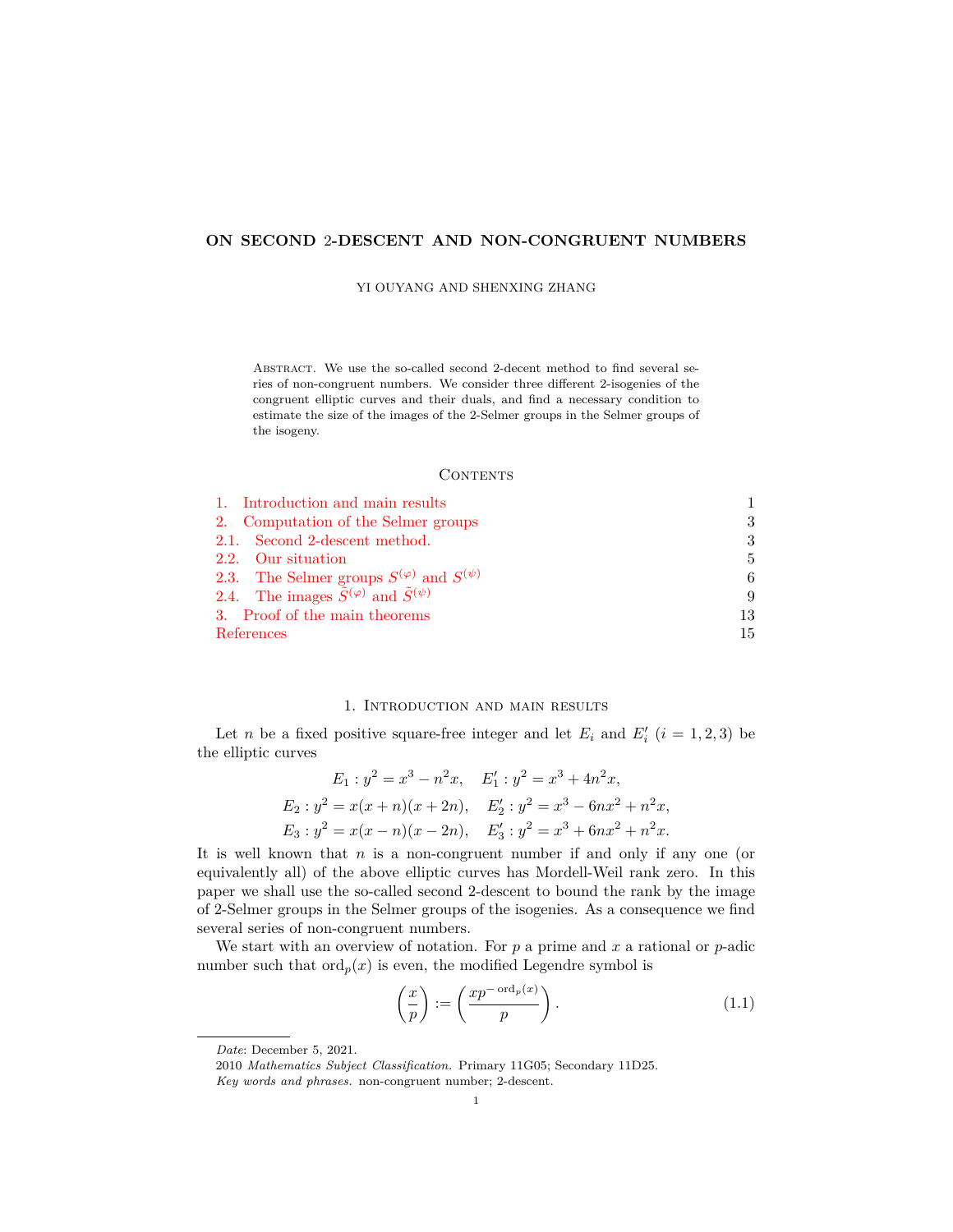Thus  $\binom{p}{p}$  defines a homomorphism from  $\{x \in \mathbb{Q}^\times/\mathbb{Q}^{\times2} : \text{ord}_p(x) \text{ is even}\}\)$  to  $\{\pm 1\}.$ Similarly for an integer  $m \geq 2$ , the Jacobi symbol  $\left(\frac{m}{m}\right)$  is modified to be a multiplicative homomorphism from  $\{x \in \mathbb{Q}^\times/\mathbb{Q}^{\times 2} : \text{ord}_p(x) \text{ even for all } p \mid m\}$  to  $\{\pm 1\}$ . Let

$$
\left[\frac{x}{m}\right] := \left(1 - \left(\frac{x}{m}\right)\right)/2. \tag{1.2}
$$

The symbol  $\left[\frac{1}{m}\right]$  defines an additive homomorphism from  $\{x \in \mathbb{Q}^\times/\mathbb{Q}^{\times2} : \text{ord}_p(x) \}$ even for all  $p | m$ <sup>}</sup> to  $\mathbb{F}_2$ , which we call the additive Jacobi (or Legendre if  $m = p$ ) symbol.

We let *m* be the odd-part of *n*, i.e.,  $n = (2, n)m$ , where  $(a, b)$  denotes the greatest common divisor of nonzero integers *a* and *b*. Suppose  $m = p_1 \cdots p_k$  is the prime decomposition of *m*.

We let A be the  $k \times k$  matrix with  $(i, j)$ -entries  $\left[\frac{p_j}{p_j}\right]$ *pi*  $\Big\}$  for  $i \neq j$  and  $(i, i)$ -entries  $\lceil m/p_i \rceil$ *pi* ] , and

$$
\mathsf{C} = \text{diag}\left\{ \left[ \frac{-1}{p_1} \right], \cdots, \left[ \frac{-1}{p_k} \right] \right\}, \ \mathsf{D} = \text{diag}\left\{ \left[ \frac{2}{p_1} \right], \cdots, \left[ \frac{2}{p_k} \right] \right\},\
$$

$$
\overrightarrow{0} = (0, \cdots, 0)^{\mathrm{T}}, \overrightarrow{1} = (1, \cdots, 1)^{\mathrm{T}}.
$$

Moreover, all matrices and vectors in this paper are defined over  $\mathbb{F}_2$ . For  $\vec{v}$  =  $(v_1, \dots, v_k)^T \in \mathbb{F}_2^k$ , we set

$$
d(\overrightarrow{v}) := \prod_{i: v_i=1} p_i.
$$

In particular,  $d(\vec{0}) = 1$  and  $d(\vec{1}) = m$ . Conversely, for *d* a factor of 2*m*, we let  $\overline{v^l}(d) := (v_1, \dots, v_k)^T$  such that  $v_i = 1$  if  $p_i \mid d$ .

<span id="page-1-0"></span>**Theorem 1.1.** (1) *Assume*  $n \equiv 1 \mod 8$ ,  $p_i \equiv 1 \mod 4$  *and*  $\text{rank } A = k-1$ *. Assume*  $\overrightarrow{v}$  *is a root of the equation*  $A\overrightarrow{x} = D\overrightarrow{1}$  *and let*  $d = d(\overrightarrow{v})$ *. Write*  $2d = \tau^2 + \mu^2$  *and* choose  $\sqrt{-1}$  in  $\mathbb{Z}/n\mathbb{Z}$  such that  $p \mid \tau - \sqrt{-1}\mu$  for all  $p \mid d$ . If  $\left\lceil \frac{\tau + \sqrt{-1}\mu}{n} \right\rceil$  $\Big] + \Big[\frac{2}{d}\Big] = 1,$ *then n is a non-congruent number.*

*In particular, if*  $p_i \equiv 1 \mod 8$ , rank  $A = k - 1$  *and*  $\left(\frac{1 + \sqrt{-1}}{n}\right)$  $= -1$ *, then n is a non-congruent number.*

(2) *Assume*  $m \equiv 1 \mod 8$ ,  $p_i \equiv 1 \mod 8$  *and* rank  $A = k - 1$ *. Write*  $m = 2\mu^2 - \tau^2$ *.*  $If\left(\frac{2+\sqrt{2}}{m}\right)$  $= -1$ , then  $n = 2m$  is a non-congruent number.

*Remark.* Note that A is singular since  $\overrightarrow{A} = 0$ . Thus the condition rank A = *k* - 1 in (1) implies that the image of A in  $\mathbb{F}_2^k$  is the hyperplane  $x_1 + \cdots + x_k = 0$ , in which  $\overrightarrow{D}$ <sup>1</sup> lies. Hence the equation  $\overrightarrow{A}$   $\overrightarrow{x}$  =  $\overrightarrow{D}$  is solvable and  $\overrightarrow{v}$  and  $\overrightarrow{v}$  +  $\overrightarrow{1}$  are its two roots. If we replace  $\vec{v}$  by  $\vec{v}$  +  $\vec{1}$ , then *d, τ, mu, i* =  $\sqrt{-1}$  will be replaced by  $d' = n/d$ ,  $\tau'$ ,  $\mu'$  and  $i' = \sqrt{-1}$  respectively. One can check that

$$
\left[\frac{\tau'+\sqrt{-1}\mu'}{n}\right]+\left[\frac{2}{d'}\right]=\left[\frac{\tau+\sqrt{-1}\mu}{n}\right]+\left[\frac{2}{d}\right],
$$

(see  $[OZ14]$  Remark 4.7).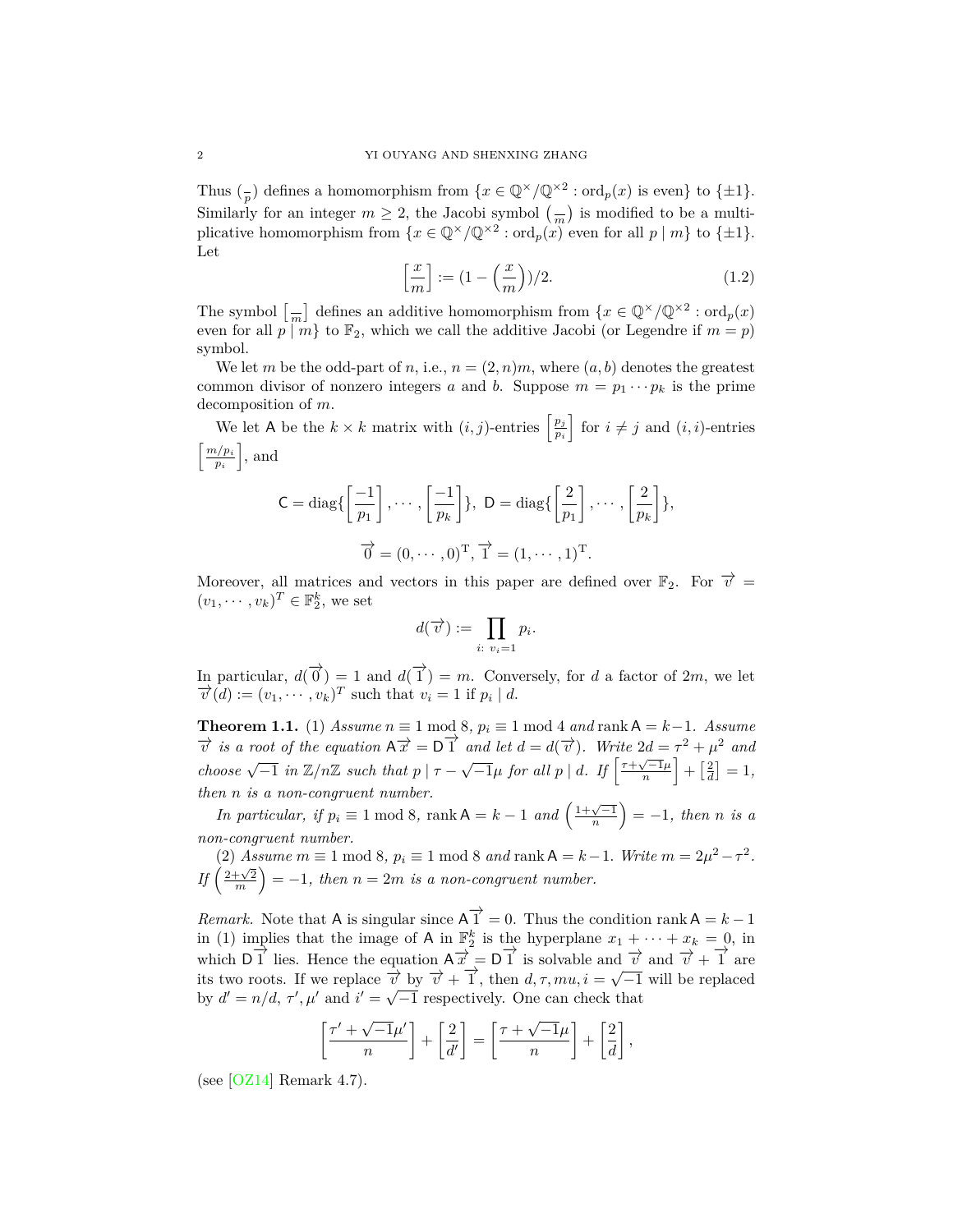*Example* 1.2. In (1), let  $n = 5 \times 13 \times 41$ , then  $A = \begin{pmatrix} 1 & 1 & 0 \\ 1 & 0 & 1 \\ 0 & 1 & 1 \end{pmatrix}$  is of rank  $2, \vec{d} = (1, 0, 0)^T$ ,  $d = 5, n/d = 533, 2d = 3^2 + 1^2, 2n/d = 29^2 + 15^2,$ 

$$
\left[\frac{3+\sqrt{-1}}{5}\right] = 0, \quad \left[\frac{3+\sqrt{-1}}{13}\right] = 1, \quad \left[\frac{3+\sqrt{-1}}{41}\right] = 1,
$$
\n
$$
\left[\frac{29+15\sqrt{-1}}{5}\right] = 0, \quad \left[\frac{29+15\sqrt{-1}}{13}\right] = 1, \quad \left[\frac{29+15\sqrt{-1}}{41}\right] = 1,
$$
\n
$$
\left[\frac{3+\sqrt{-1}}{41}\right] = 0, \quad \left[\frac{29+15\sqrt{-1}}{13}\right] = 1, \quad \left[\frac{29+15\sqrt{-1}}{41}\right] = 1,
$$

Thus  $\left[\frac{3+\sqrt{-1}}{n}\right]$  $\left] + \left[\frac{2}{5}\right] = \frac{29 + 15\sqrt{-1}}{n}$  $\left] + \left[\frac{2}{533}\right] = 1$  and  $5 \times 13 \times 41$  is non-congruent.

<span id="page-2-2"></span>**Theorem 1.3.** *Let*  $n = (2, n)m \equiv 1, 2, 3 \mod 8, m = p_1 \cdots p_k$ .

(1) *Assume*  $p_i \equiv 3 \mod 4$ . If the equations  $(A^2 + A + D) \overrightarrow{x} = \overrightarrow{0}, \overrightarrow{1}$  have together *at most* 2 *solutions, then m is non-congruent.* If the equations  $((A + D)^2 + A)\overrightarrow{x} =$  $\overrightarrow{0}$ ,  $\overrightarrow{1}$ ,  $\overrightarrow{D}$ ,  $\overrightarrow{1}$ ,  $\overrightarrow{D}$   $\overrightarrow{1}$  +  $\overrightarrow{1}$  *have together at most* 2 *solutions, then*  $n = 2m$  *is noncongruent.*

(2) Assume  $p_i \equiv \pm 3 \mod 8$ . If the equations  $(A^2 + AC + C) \overrightarrow{x} = \overrightarrow{0}, \overrightarrow{1}, C \overrightarrow{1}, C \overrightarrow{1}$ + *−→*<sup>1</sup> *have together at most* <sup>2</sup> *solutions, then <sup>n</sup>* <sup>=</sup> *<sup>m</sup> is non-congruent. If the equations*  $(A^2 + AC + I)\overrightarrow{x} = \overrightarrow{0}, \overrightarrow{1}, \overrightarrow{C}\overrightarrow{1}, \overrightarrow{C}\overrightarrow{1} + \overrightarrow{1}$  *have together at most* 2 *solutions, then*  $n = 2m$  *is non-congruent.* 

(3) Assume  $p_i \equiv \pm 3 \mod 8$ . If the equations  $(A^2 + CA + C) \overrightarrow{x} = \overrightarrow{0}, \overrightarrow{1}$  have *together at most* 2 *solutions, then*  $n = m$  *is non-congruent. If the equations*  $(A^2 +$  $(-\mathsf{C}A+1)\overrightarrow{x} = \overrightarrow{0}, \overrightarrow{C}\overrightarrow{1}$  *have together at most* 2 *solutions, then*  $n = 2m$  *is non-congruent.* 

A special case of the above Theorem is the following theorem:

**Theorem 1.4.** *Suppose*  $n = (2, n)m \equiv 1, 2, 3 \mod 8$  *and*  $m = p_1 \cdots p_k$ *.* 

(1) *If*  $p_i \equiv 3 \mod 4$  *and*  $A^2 + A + D$  *is invertible, then*  $n = m$  *is a non-congruent number.*

(2) If  $p_i \equiv \pm 3 \mod 8$  and  $A^2 + CA + C$  *is invertible, then*  $n = m$  *is a noncongruent number.*

(3) If  $p_i \equiv \pm 3 \mod 8$  and  $A^2 + CA + I$  is invertible, then  $n = 2m$  is a non*congruent number.*

*Example* 1.5*.* Suppose  $p_i \equiv 3 \mod 8$  in the above theorem, then  $n = m$  or  $2m$  are non-congruent numbers if  $A^2 + A + I$  is invertible. In particular, if  $\left(\frac{p_i}{p_j}\right)$  $= 1$  for  $1 \leq i < j \leq k$ , then A is upper triangular and  $A^2 + A + I$  is invertible, thus m is a non-congruent number and so is 2*m* if *k* is even. The odd case was first discovered by Iskra in [[Isk96\]](#page-14-2).

Moreover, in this way, we can construct an infinite set *T* of primes congruent to 3 (mod 8), such that the product of any finite subset of primes in *T* is a non-congruent number, for example,

*T* = *{*3*,* 11*,* 83*,* 107*,* 347*,* 2939*,* 3539*,* 10667*,* 12539*,* 29147*, . . . }.*

## 2. Computation of the Selmer groups

<span id="page-2-1"></span><span id="page-2-0"></span>2.1. **Second** 2**-descent method.** We first recall the second 2-descent method of computing the Selmer groups of elliptic curves (cf. [\[LT00\]](#page-14-3) pp. 232– 233, [\[BSD65\]](#page-14-4) §5 and[[Sil09](#page-14-5)] X.4).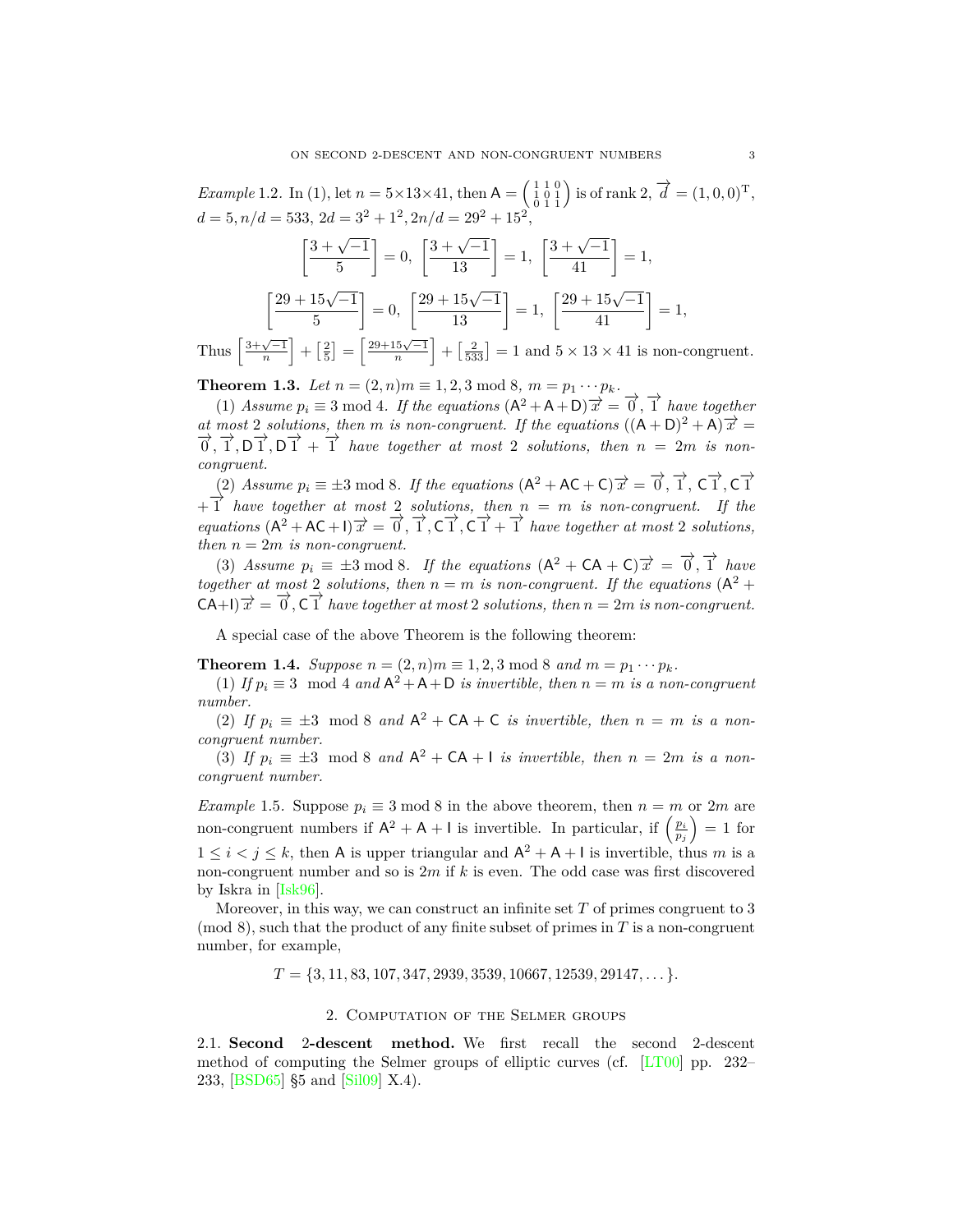For an isogeny  $\varphi : E \to E'$  of elliptic curves defined over a number field *K*, the Mordell-Weil group, the Selmer group and the Shafarevich-Tate group are related by the fundamental exact sequence

$$
0 \to E'(K)/\varphi E(K) \to S^{(\varphi)}(E/K) \to \mathrm{III}(E/K)[\varphi] \to 0. \tag{2.1}
$$

Moreover, if  $\psi : E' \to E$  is another isogeny, for the composition  $\psi \circ \varphi : E \to E$ , we have a commutative diagram of exact sequences (cf. [\[XZ09\]](#page-14-6) p. 24):

<span id="page-3-0"></span>
$$
0 \longrightarrow E'(K)/\varphi E(K) \longrightarrow S^{(\varphi)}(E/K) \longrightarrow \text{III}(E/K)[\varphi] \longrightarrow 0
$$
\n
$$
0 \longrightarrow E(K)/\psi\varphi E(K) \longrightarrow S^{(\psi\varphi)}(E/K) \longrightarrow \text{III}(E/K)[\psi\varphi] \longrightarrow 0
$$
\n
$$
0 \longrightarrow E(K)/\psi E'(K) \longrightarrow S^{(\psi\varphi)}(E'/K) \longrightarrow \text{III}(E'/K)[\psi] \longrightarrow 0
$$
\n
$$
0 \longrightarrow E(K)/\psi E'(K) \longrightarrow S^{(\psi)}(E'/K) \longrightarrow \text{III}(E'/K)[\psi] \longrightarrow 0
$$
\n
$$
\downarrow 0
$$
\n(2.2)

We denote by  $\tilde{S}^{(\psi)}(E'/K)$  the image of res :  $S^{(\psi\varphi)}(E/K) \to S^{(\psi)}(E'/K)$ . If  $\varphi$  is of degree *n* and  $\psi$  is its dual isogeny, then by the above diagram, the computation of the Selmer groups  $S$  and  $\tilde{S}$  provides a way to obtain the (weak) Mordell-Weil groups and Shafarevich-Tate groups of *E* and *E′* .

In the sequel we suppose  $K = \mathbb{Q}$ , and for  $a, b \in \mathbb{Q}$ , suppose

$$
E = E_{a,b}: \quad y^2 = x^3 + ax^2 + bx,
$$
  
\n
$$
E' = E_{-2a,a^2-4b}: \quad y^2 = x^3 - 2ax^2 + (a^2 - 4b)x.
$$

Then

$$
\varphi = \varphi_{a,b} : E \to E', \quad (x, y) \mapsto \left(\frac{y^2}{x^2}, \frac{y(b - x^2)}{x^2}\right)
$$

is an isogeny of degree 2. Let  $\psi$  be the dual isogeny of  $\varphi$ , then  $\psi = \lambda \circ \varphi_{-2a,a^2-4b}$ where  $\lambda: E_{4a,16b} \to E_{a,b}, (x, y) \mapsto (\frac{x}{4}, \frac{y}{8})$  is an isomorphism.

*Remark.* We shall compute the Selmer groups  $S^{(\varphi)}(E/\mathbb{Q})$ ,  $\tilde{S}^{(\varphi)}(E/\mathbb{Q})$  (for the isogeny  $\varphi \circ \psi$  in the above diagram),  $S^{(\psi)}(E'/\mathbb{Q})$  and  $\widetilde{S}^{(\psi)}(E'/\mathbb{Q})$  (for the isogeny  $\psi \circ \varphi$  in the following. However, because of the fact  $\psi = \lambda \circ \varphi_{-2a,a^2-4b}$ , the computation for  $\psi$  is more or less the same as for  $\varphi$ , just interchanging  $(a, b)$  with  $(-2a, a^2 - 4b).$ 

Let *S* be the finite set of places  $\{\infty, p \mid 2b(a^2 - 4b)\}\$  and  $\mathbb{Q}(S, 2) := \{b \in$  $\mathbb{Q}^{\times}/\mathbb{Q}^{\times 2}$  | ord<sub>*p*</sub>(*b*)  $\equiv 0 \mod 2$  for all  $p \notin S$ }. The set  $\mathbb{Q}(S, 2)$  is represented by the set of squarefree factors of  $2b(a^2 - 4b)$ . From now on we identify these two sets.

**Lemma 2.1** ([\[Sil09](#page-14-5)], X.4). Let  $C_d$  and  $C'_d$  be the curves

$$
C_d: \ dw^2 = d^2 - 2adz^2 + (a^2 - 4b)z^4, \qquad C'_d: \ dw^2 = d^2 + adz^2 + bz^4.
$$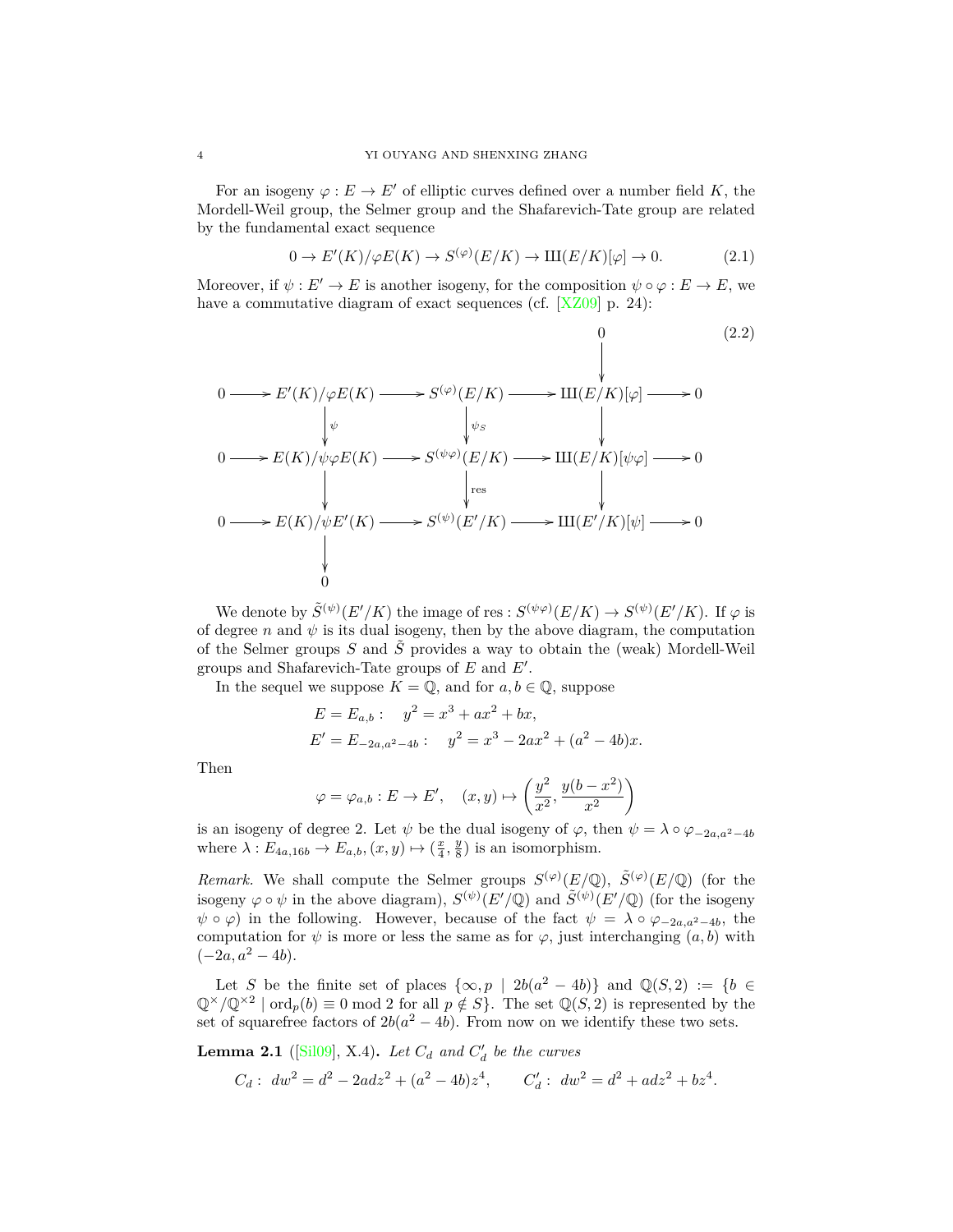*Then the Selmer groups*  $S^{(\varphi)}(E/\mathbb{Q})$  *and*  $S^{(\psi)}(E'/\mathbb{Q})$  *can be identified with* 

$$
S^{(\varphi)}(E/\mathbb{Q}) = \{d \in \mathbb{Q}(S,2) : C_d(\mathbb{Q}_v) \neq \emptyset, \forall v \in S\},
$$
  

$$
S^{(\psi)}(E'/\mathbb{Q}) = \{d \in \mathbb{Q}(S,2) : C'_d(\mathbb{Q}_v) \neq \emptyset, \forall v \in S\}.
$$

<span id="page-4-3"></span>**Lemma 2.2.** Let  $d \in S^{(\varphi)}(E_{a,b}/\mathbb{Q})$ . Suppose  $(\sigma, \tau, \mu)$  is a nonzero integer solution *of*  $d\sigma^2 = d^2\tau^2 - 2ad\tau\mu + (a^2 - 4b)\mu^2$  *which is guaranteed by Hasse-Minkowski's Theorem (cf.* [\[Ser73](#page-14-7)]). Let  $\mathcal{M}_s$  be the curve corresponding to  $s \in \mathbb{Q}^\times/\mathbb{Q}^{\times2}$  defined *by*

<span id="page-4-1"></span>
$$
\mathcal{M}_s: \begin{cases} dw^2 = d^2t^4 - 2adt^2z^2 + (a^2 - 4b)z^4, \\ d\sigma w - (d\tau - a\mu)(dt^2 - az^2) - 4b\mu z^2 = su^2. \end{cases}
$$
(2.3)

*Then*  $d \in \tilde{S}^{(\varphi)}(E/\mathbb{Q})$  *if and only if there exists*  $s \in \mathbb{Q}(S, 2)$  *such that*  $\mathcal{M}_s$  *is locally solvable everywhere.*

*Proof.* Let  $w = \frac{1}{\sqrt{2}}$  $\frac{d}{dt}$  (*x*<sub>1</sub> −  $\frac{b}{x_1}$ ), *t* =  $\frac{y_1}{\sqrt{dx_1}}$ , *z* = 1 where (*x*<sub>1</sub>*, y*<sub>1</sub>)  $\in$  *E*, then homogeneous space of  $d \in S^{(\varphi)}(E/\mathbb{Q})$  is

$$
C_d: dw^2 = d^2t^4 - 2adt^2z^2 + (a^2 - 4b)z^4.
$$

If  $d \in \tilde{S}^{(\varphi)}(E/\mathbb{Q})$ , let  $\psi$  map  $(x_2, y_2)$  to  $(x_1, y_1)$ , then  $x_1 = \frac{y_2^2}{4x_2^2}$ .



Take

$$
u = \sqrt{\frac{\sqrt{d}\sigma - (d\tau - a\mu)}{s}} \cdot \frac{x_2(2x_1\mu + \sqrt{d}\sigma + d\tau - a\mu)}{\mu y_2},
$$

then after some calculations, we get Equation ([2.3\)](#page-4-1). The remainder of the lemma follow from [[BSD65\]](#page-14-4) §5, Lemma 8 and 10.

<span id="page-4-0"></span>2.2. **Our situation.** Let  $(a, b) = (0, -n^2), (3n, 2n^2)$  and  $(-3n, 2n^2),$  then  $(-2a, a^2 (4b) = (0, 4n^2), (-6n, n^2)$  and  $(6n, n^2)$  respectively, we get the elliptic curves  $E_i$  and  $E'$ <sup>*i*</sup> in the beginning of this paper. In our case,  $S = \{\infty, \text{prime factors of } 2m\}$  and  $\mathbb{Q}(S, 2)$  is identified with the factor set of  $2m$ .

We apply the diagram  $(2.2)$  $(2.2)$  to the isogenies  $\psi \circ \varphi : E_i \to E_i$  and  $\varphi \circ \psi : E'_i \to E'_i$ , for the first case,  $\psi$  and  $\psi$ <sup>*S*</sup> are both injective; for the second one,

$$
\ker\left(\varphi\,\colon\; \frac{E(\mathbb{Q})}{\psi E'(\mathbb{Q})}\to \frac{E'(\mathbb{Q})}{2E'(\mathbb{Q})}\right)=\ker\left(\varphi_S\,\colon\; S^{(\psi)}(E'/\mathbb{Q})\to S^{(2)}(E'/\mathbb{Q})\right)
$$

is  $\mathbb{Z}/2\mathbb{Z}$ . The proposition below shows that if the images of Selmer groups are minimal, then *n* is a non-congruent number.

<span id="page-4-2"></span>**Proposition 2.3.** Let  $E = E_i$  and  $E' = E'_i$ .

(1) If  $\#\tilde{S}^{(\varphi)}(E/\mathbb{Q}) = 1$  and  $\#\tilde{S}^{(\psi)}(E'/\mathbb{Q}) = 4$ , then we have

$$
rank E(\mathbb{Q}) = rank E'(\mathbb{Q}) = 0.
$$
\n(2.4)

*Moreover, if*  $#S^{(\varphi)}(E/\mathbb{Q}) = 1$ *, then* 

$$
\mathrm{III}(E/\mathbb{Q})[2^{\infty}] = 0, \quad \mathrm{III}(E'/\mathbb{Q})[2^{\infty}] \cong S^{(\psi)}(E'/\mathbb{Q})/(\mathbb{Z}/2\mathbb{Z})^2; \tag{2.5}
$$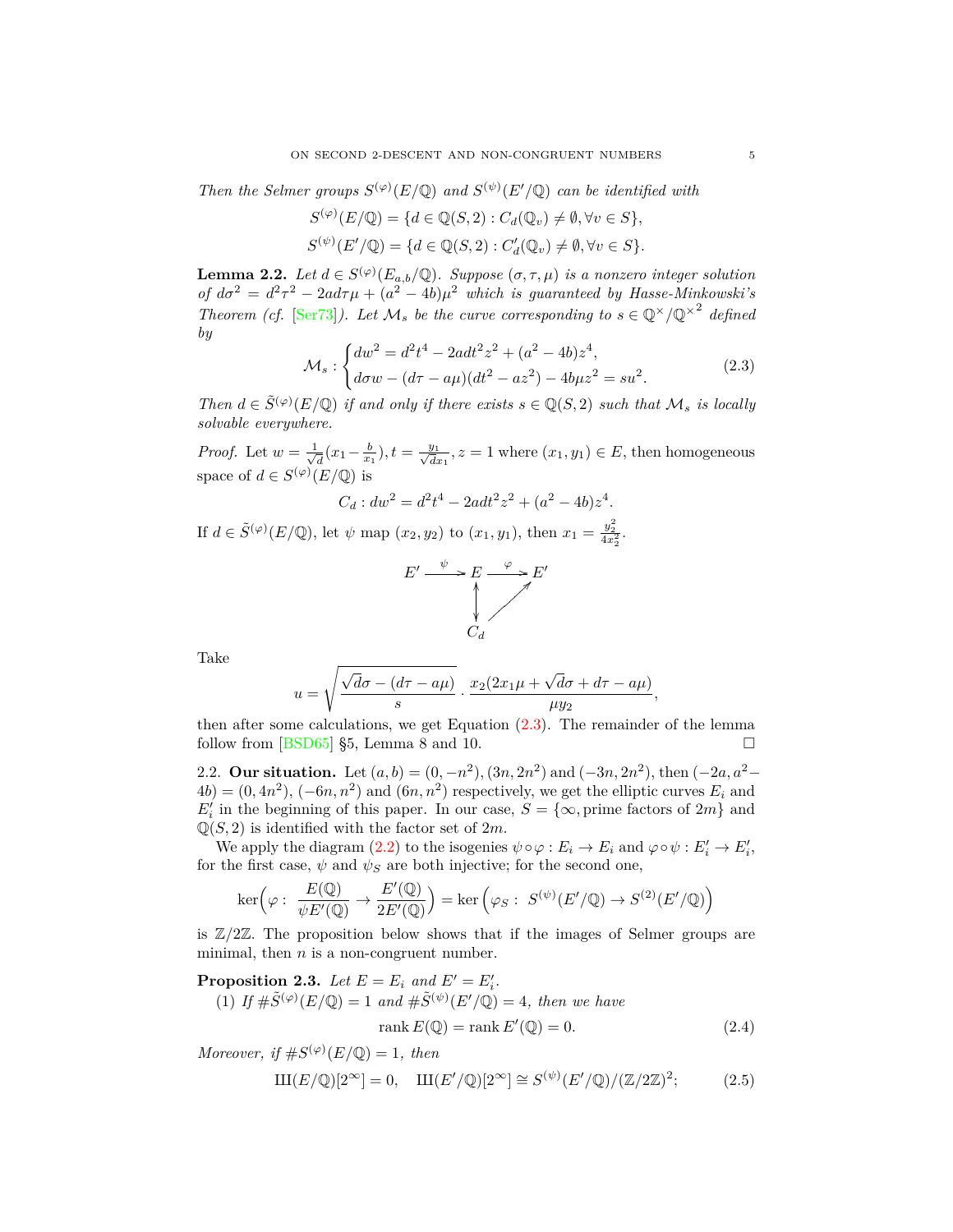$if \#S^{(\psi)}(E'/\mathbb{Q}) = 4,$ 

 $III(E/\mathbb{Q})[2^{\infty}] \cong S^{(\varphi)}(E/\mathbb{Q}), \quad III(E'/\mathbb{Q})[2^{\infty}] = 0.$  (2.6)

(2) If  $\#\tilde{S}^{(\varphi)}(E/\mathbb{Q}) < 4$  and  $\operatorname{rank}_{\mathbb{F}_2} S^{(\varphi)}(E/\mathbb{Q})$  *is even, then*  $\#\tilde{S}^{(\varphi)}(E/\mathbb{Q}) = 1$ *; if*  $\#\widetilde{S}^{(\psi)}(E'/\mathbb{Q}) < 16$  and  $\text{rank}_{\mathbb{F}_2} S^{(\psi)}(E'/\mathbb{Q})$  is even, then  $\#\widetilde{S}^{(\psi)}(E'/\mathbb{Q}) = 4$ .

*Proof.* (1) Since  $E(\mathbb{Q})_{\text{tor}} \cap \psi E'(\mathbb{Q}) = \{O\}$  and  $\#E(\mathbb{Q})_{\text{tor}} = 4$ , by the diagram, we have

$$
4 \leq \#E(\mathbb{Q})/\psi E'(\mathbb{Q}) \leq \# \tilde{S}^{(\psi)}(E'/\mathbb{Q}),
$$
  

$$
1 \leq \#E'(\mathbb{Q})/\varphi E(\mathbb{Q}) \leq \# \tilde{S}^{(\varphi)}(E/\mathbb{Q}).
$$

Now if  $\#\tilde{S}^{(\varphi)}(E/\mathbb{Q}) = 1$  and  $\#\tilde{S}^{(\psi)}(E/\mathbb{Q}) = 4$ , all inequalities above become equalities, which implies  $\#E(\mathbb{Q})/2E(\mathbb{Q}) = 4$  and rank  $E(\mathbb{Q}) = \text{rank } E'(\mathbb{Q}) = 0$ .

If moreover  $#S^{(\varphi)}(E/\mathbb{Q}) = 1$ , then

$$
S^{(2)}(E/\mathbb{Q}) = (\mathbb{Z}/2\mathbb{Z})^2
$$
,  $III(E/\mathbb{Q})[2] = 0$ ,

$$
S^{(2)}(E'/\mathbb{Q}) = \frac{S^{(\psi)}(E'/\mathbb{Q})}{\mathbb{Z}/2\mathbb{Z}}, \qquad \text{III}(E'/\mathbb{Q})[2] = \frac{S^{(\psi)}(E'/\mathbb{Q})}{(\mathbb{Z}/2\mathbb{Z})^2}.
$$

Hence  $III(E/\mathbb{Q})[2^{\infty}] = 0$  and  $III(E/\mathbb{Q})[2^{k}\varphi] = 0$ . By the exact sequence

$$
0 \to \mathrm{III}(E'/\mathbb{Q})[\psi] \to \mathrm{III}(E'/\mathbb{Q})[2^k] \to \mathrm{III}(E/\mathbb{Q})[2^{k-1}\varphi],
$$

we have for every  $k \in \mathbb{N}_+$ ,  $\text{III}(E'/\mathbb{Q})[2^k] \cong \text{III}(E'/\mathbb{Q})[\psi]$ , and thus

$$
\mathrm{III}(E'/\mathbb{Q})[2^\infty] \cong \mathrm{III}(E'/\mathbb{Q})[\psi] \cong S^{(\psi)}(E'/\mathbb{Q})/(\mathbb{Z}/2\mathbb{Z})^2.
$$

Ditto for  $\#S^{(\psi)}(E'/\mathbb{Q})=4$ .

(2) By the existence of the Cassels' skew-symmetric bilinear form on Ш (cf. [\[BSD65\]](#page-14-4) P95 or [\[Cas62](#page-14-8)]), the  $\mathbb{F}_2$ -ranks of  $S^{(\varphi)}(E/\mathbb{Q})$  and  $\tilde{S}^{(\varphi)}(E/\mathbb{Q})$  have the same parity, which implies  $\tilde{S}^{(\varphi)}(E) = \{1\}$ . Ditto for  $S^{(\psi)}(E'/\mathbb{Q})$ .

Proposition [2.3](#page-4-2) is crucial in this paper. In the following we shall give explicit computation of the Selmer groups such that the assumptions of the Proposition are satisfied in the cases corresponding to our Main Theorems.

<span id="page-5-0"></span>2.3. **The Selmer groups**  $S^{(\varphi)}$  and  $S^{(\psi)}$ . For any  $d \mid 2m$ , we let  $d' = d/(2, d)$ be the odd part of *d*. We list the conditions for  $C_{i,d}, C'_{i,d}$  locally solvable below. For the computation, one only needs to consider the valuations and use Hensel's Lemma. We omit the details here (cf.  $[OZ14, XZ09]$  $[OZ14, XZ09]$ ).

<span id="page-5-1"></span>**Proposition 2.4.** (1) *The sets*  $C_{1,d}(\mathbb{Q}_{\infty}), C_{2,d}(\mathbb{Q}_{\infty})$  *and*  $C'_{3,d}(\mathbb{Q}_{\infty})$  *are non-empty if and only if*  $d > 0$ *, the sets*  $C'_{1,d}(\mathbb{Q}_{\infty})$ *,*  $C'_{2,d}(\mathbb{Q}_{\infty})$  *and*  $C_{3,d}(\mathbb{Q}_{\infty})$  *are always nonempty.*

(2) *The conditions on d for*  $C_d(\mathbb{Q}_2) \neq \emptyset$  *are listed as follows:*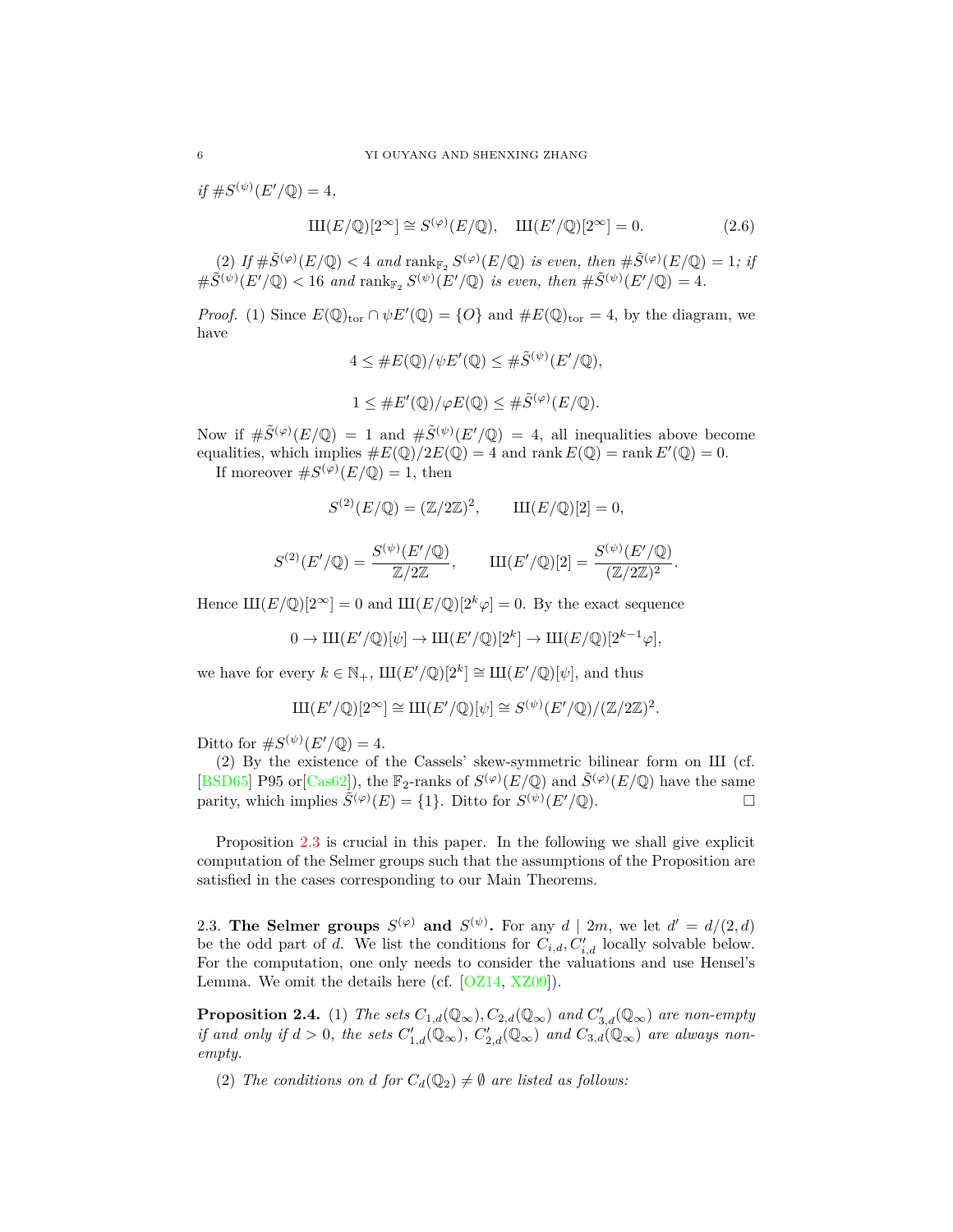|           | $\, n$ | $d$ odd                                       | $d$ even                                    |
|-----------|--------|-----------------------------------------------|---------------------------------------------|
| $C_{1,d}$ | odd    | $d \equiv 1 \mod 4$                           | $d' \equiv 1 \mod 4, n \equiv \pm 1 \mod 8$ |
|           | even   | $d \equiv 1 \mod 8$                           | impossible                                  |
|           | odd    | $n \equiv 1 \mod 4, d \equiv 1 \mod 8$        | impossible                                  |
| $C_{2,d}$ |        | or $n \equiv 3 \mod 4, d \equiv \pm 1 \mod 8$ |                                             |
|           | even   | $d \equiv 1 \mod 8$                           | $m \equiv 7, d' \equiv 1 \mod 8$            |
|           |        |                                               | or $m \equiv 5, d' \equiv 7 \mod 8$         |
|           | odd    | $n \equiv 3 \mod 4, d \equiv 1 \mod 8$        | impossible                                  |
| $C_{3,d}$ |        | or $n \equiv 1 \mod 4, d \equiv \pm 1 \mod 8$ |                                             |
|           | even   | $d \equiv 1 \mod 8$                           | $m \equiv 1 \mod 4, d' \equiv 1 \mod 8$     |

*The conditions of d for*  $C'_d(\mathbb{Q}_2) \neq \emptyset$  *are listed as follows:* 

|            | $n_{\rm c}$ | $d$ odd                        | $d$ even                                                                                               |
|------------|-------------|--------------------------------|--------------------------------------------------------------------------------------------------------|
| $C_{1,d}'$ | odd         | d or $n/d \equiv \pm 1 \mod 8$ | impossible                                                                                             |
|            | even        | arbitrary                      | arbitrary                                                                                              |
| $C_{2,d}'$ | odd         | d' or $-n/d' \equiv 1 \mod 4$  |                                                                                                        |
|            | even        |                                | $m \equiv 1, 3 \text{ or } m \equiv 5, d' \equiv 1, 3 \text{ or } m \equiv 7, d' \equiv \pm 1 \bmod 8$ |
| $C_{3,d}'$ | odd         | d' or $n/d' \equiv 1 \mod 4$   |                                                                                                        |
|            | even        |                                | $m \equiv 5,7$ or $m \equiv 3, d' \equiv 1,3$ or $m \equiv 1, d' \equiv \pm 1 \mod 8$                  |

(3) *The conditions of d for*  $C_d(\mathbb{Q}_p)$  *or*  $C'_d(\mathbb{Q}_p) \neq \emptyset$  *for odd prime*  $p \mid n$  *are listed as follows:*

|            | d                                                             | $\langle 2n/d \rangle$                                  |
|------------|---------------------------------------------------------------|---------------------------------------------------------|
| $C_{1,d}$  | $\frac{n/d}{}$<br>$p \equiv 1 \mod 4,$<br>$=1$                |                                                         |
| $C_{2,d}$  | $\frac{n/d}{}$<br>$p \equiv \pm 1 \mod 8,$<br>$=1$            | $\left(\frac{d}{p}\right)=1$                            |
| $C_{3,d}$  | $-n/d$<br>$p \equiv \pm 1 \mod 8,$<br>$=1$                    |                                                         |
| $C'_{1,d}$ | $\frac{n}{d}$<br>$=1$ for all $p\equiv 1$ mod $4$             | $= 1$ for all $p \equiv 1$ mod 4                        |
| $C'_{2,d}$ | $\frac{-n/d}{\cdot}$<br>$= 1$ for all $p \equiv \pm 1 \mod 8$ | $rac{d}{p}$<br>$= 1$ for all $p \equiv \pm 1$ mod 8     |
| $C'_{3,d}$ | $\frac{n/d}{ }$<br>$= 1$ for all $p \equiv \pm 1$ mod 8       | $\underline{d}$<br>$= 1$ for all $p \equiv \pm 1$ mod 8 |

<span id="page-6-0"></span>**Corollary 2.5.** (1) *Assume*  $n \equiv 1 \mod 8$ ,  $p_i \equiv 1 \mod 4$  *and*  $\text{rank } A = k - 1$ . *Assume*  $\vec{v}$  *is a root of the equation*  $A\vec{x} = D\vec{1}$  *and let*  $d = d(\vec{v})$ *. Then* 

$$
S^{(\varphi)}(E_1/\mathbb{Q}) = \{1, n, 2d, 2n/d\}, \quad S^{(\psi)}(E'_1/\mathbb{Q}) = \{\pm 1, \pm n\}.
$$

(2) *Assume*  $m \equiv 1 \mod 8$ ,  $p_i \equiv \pm 1 \mod 8$ , and  $\text{rank } A = \text{rank}(A + C) = k - 1$ . *Assume*  $\vec{v}$  *is the nonzero root of the equation*  $(A + C)\vec{x} = \vec{0}$  *and let*  $d = d(\vec{v})$ *.* 

(*i*) If  $n = m$ , then

 $S^{(\varphi)}(E_3/\mathbb{Q}) = \{1, d, -n, -n/d\}, \quad S^{(\psi)}(E'_3/\mathbb{Q}) = \{1, 2, n, 2n\}.$ 

(*ii*) If  $n = 2m$ , then

$$
S^{(\varphi)}(E_3/\mathbb{Q}) = \begin{cases} \{1, 2, d, 2d\}, & \text{if } d \equiv 1 \bmod 8; \\ \{1, 2, -m/d, -n/d\}, & \text{if } d \equiv -1 \bmod 8, \end{cases}
$$

 $and S^{(\psi)}(E_3'/\mathbb{Q}) = \{1, 2, m, n\}.$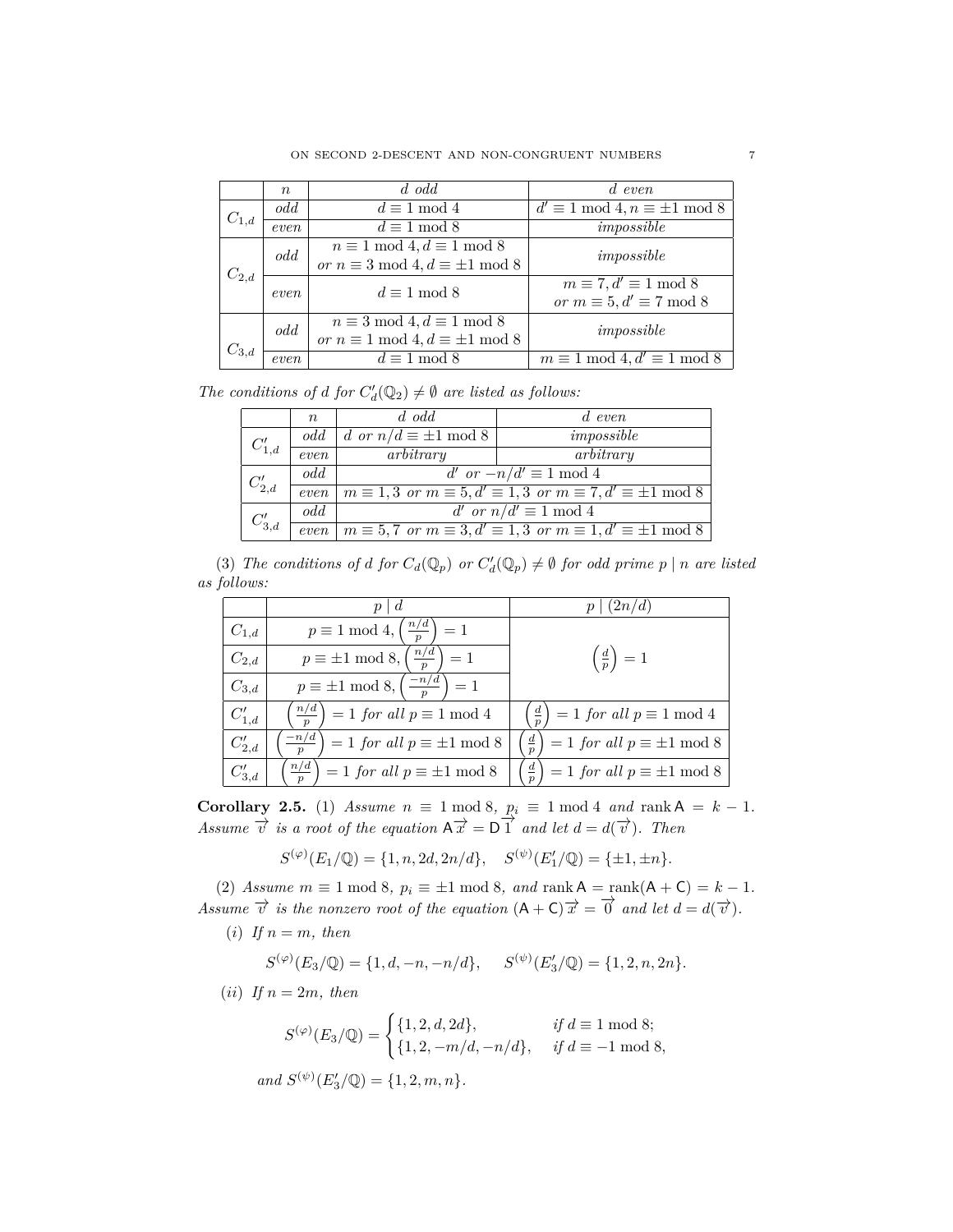*Proof.* We only show (1). The rest is similar.

Suppose  $d \in S^{(\varphi)}(E_1/\mathbb{Q})$ . Since  $C_{1,d}(\mathbb{Q}_{\infty})$  and  $C_{1,d}(\mathbb{Q}_2)$  are both nonempty,  $0 < d \mid 2n$ . If *d* is odd, then Proposition [2.4\(](#page-5-1)3) implies  $A \overrightarrow{v}(d) = 0$ . Thus  $\overrightarrow{v} = 0$ or  $\overrightarrow{1}$  and  $d = 1, n$ . If  $d = 2d'$  is even, Proposition [2.4](#page-5-1)(3) implies that  $A \overrightarrow{v}(d') = D \overrightarrow{1}$ , thus  $d = 2d(\vec{\tau})$  or  $2n/d(\vec{\tau})$  for  $\vec{\tau}$  a solution of  $A\vec{\tau} = D\vec{1}$ .

Suppose  $d \in S^{(\psi)}(E'_1/\mathbb{Q})$ . By Proposition [2.4\(](#page-5-1)1) and (2),  $d \mid n$  and  $d \equiv \pm 1 \mod$ 8. By Proposition [2.4\(](#page-5-1)3),  $A\vec{v}(d) = \vec{0}$ . Hence  $\vec{v}(d) = \vec{0}$  or  $\vec{1}$  as rank  $A = k - 1$ and  $d = \pm 1$  or  $\pm n$ .

<span id="page-7-0"></span>**Corollary 2.6.** *Suppose*  $m = p_1 \cdots p_k$  *is a squarefree odd positive integer and*  $n = m$  *or*  $2m$  *such that*  $n \equiv 1, 2$  *or*  $3 \mod 8$ .

(1) *Assume*  $p_i \equiv 3 \mod 4$ *. If*  $n = m$  *and*  $D \neq 0$ *, then*  $S^{(\varphi)}(E_1/\mathbb{Q}) = \{1\}$  *and* 

$$
S^{(\psi)}(E'_1/\mathbb{Q}) = \begin{cases} \{d: d \mid n, d \equiv \pm 1 \bmod 8\}, & \text{if } n \equiv 1 \bmod 8; \\ \langle -1, p_i \rangle & \text{if } n \equiv 3 \bmod 8. \end{cases}
$$

 $If n = 2m, then S^{(\varphi)}(E_1/\mathbb{Q}) = \{1\} and S^{(\psi)}(E'_1/\mathbb{Q}) = \{-1, 2, p_i\}.$ (2) *Assume*  $p_i \equiv \pm 3 \mod 8$ *. If*  $n = m$ *, then*  $S^{(\varphi)}(E_2/\mathbb{Q}) = \{1\}$  *and* 

$$
S^{(\psi)}(E_2'/\mathbb{Q}) = \begin{cases} \langle -1, 2, p_i \rangle, & \text{if } n \equiv 1 \text{ mod } 8; \\ \{d, 2d : d \equiv 1 \text{ mod } 4, d \mid n\} & \text{if } n \equiv 3 \text{ mod } 8. \end{cases}
$$

*If*  $n = 2m$ *, then*  $S^{(\varphi)}(E_2/\mathbb{Q}) = \{1\}$  *and* 

$$
S^{(\psi)}(E_2' / \mathbb{Q}) = \begin{cases} \langle -1, 2, p_i \rangle, & \text{if } m \equiv 1 \bmod 8; \\ \{d, 2d : d \equiv 1, 3 \bmod 8, d \mid n\} & \text{if } m \equiv 5 \bmod 8. \end{cases}
$$

(3) *Assume*  $p_i \equiv \pm 3 \mod 8$ *.* If  $n = m$ ,  $m \equiv 3 \mod 8$  or  $C \neq O$ , then  $S^{(\varphi)}(E_3/\mathbb{Q}) =$ *{*1*} and*

$$
S^{(\psi)}(E_3'/\mathbb{Q}) = \begin{cases} \{d, 2d : 0 < d \mid n, d \equiv 1 \mod 4\} & \text{if } n \equiv 1 \mod 8; \\ \{\langle 2, p_i \rangle\} & \text{if } n \equiv 3 \mod 8. \end{cases}
$$

*If*  $n = 2m$ *, then*  $S^{(\varphi)}(E_3/\mathbb{Q}) = \{1\}$  *and* 

$$
S^{(\psi)}(E_3'/\mathbb{Q}) = \begin{cases} \langle 2, p_i \rangle, & \text{if } m \equiv 5 \bmod 8; \\ \langle 2, p_1 p_2, p_1 p_3, \cdots, p_1 p_k \rangle, & \text{if } m \equiv 1 \bmod 8. \end{cases}
$$

*In particular, in all cases,*  $S^{(\varphi)} = \{1\}$  *and*  $S^{(\psi)}$  *has even*  $\mathbb{F}_2$ *-rank.* 

*Proof.* We only pick one case to prove, the remaining cases are similar. In (1), if  $n = m$  is odd, by Proposition [2.4,](#page-5-1)  $S^{(\varphi)}(E_1/\mathbb{Q}) \subseteq \{1,2\}$ . But if  $2 \in S^{(\varphi)}(E_1/\mathbb{Q})$ ,  $C_{1,2}(\mathbb{Q}_p) \neq \emptyset$  implies  $\left(\frac{2}{p}\right)$  $= 1$  and then  $D = 0$ . By the same Proposition,  $d \in$  $S^{(\psi)}(E'_1/\mathbb{Q})$  if and only if *d* is odd and *d* or  $n/d \equiv \pm 1 \mod 8$ . If  $n = 2m$  is even, then  $S^{(\varphi)}(E_1/\mathbb{Q}) = \{1\}$  and  $S^{(\psi)}(E'_1/\mathbb{Q}) = \{-1, 2, p_i\}$  follow from Proposition [2.4](#page-5-1) directly.  $\Box$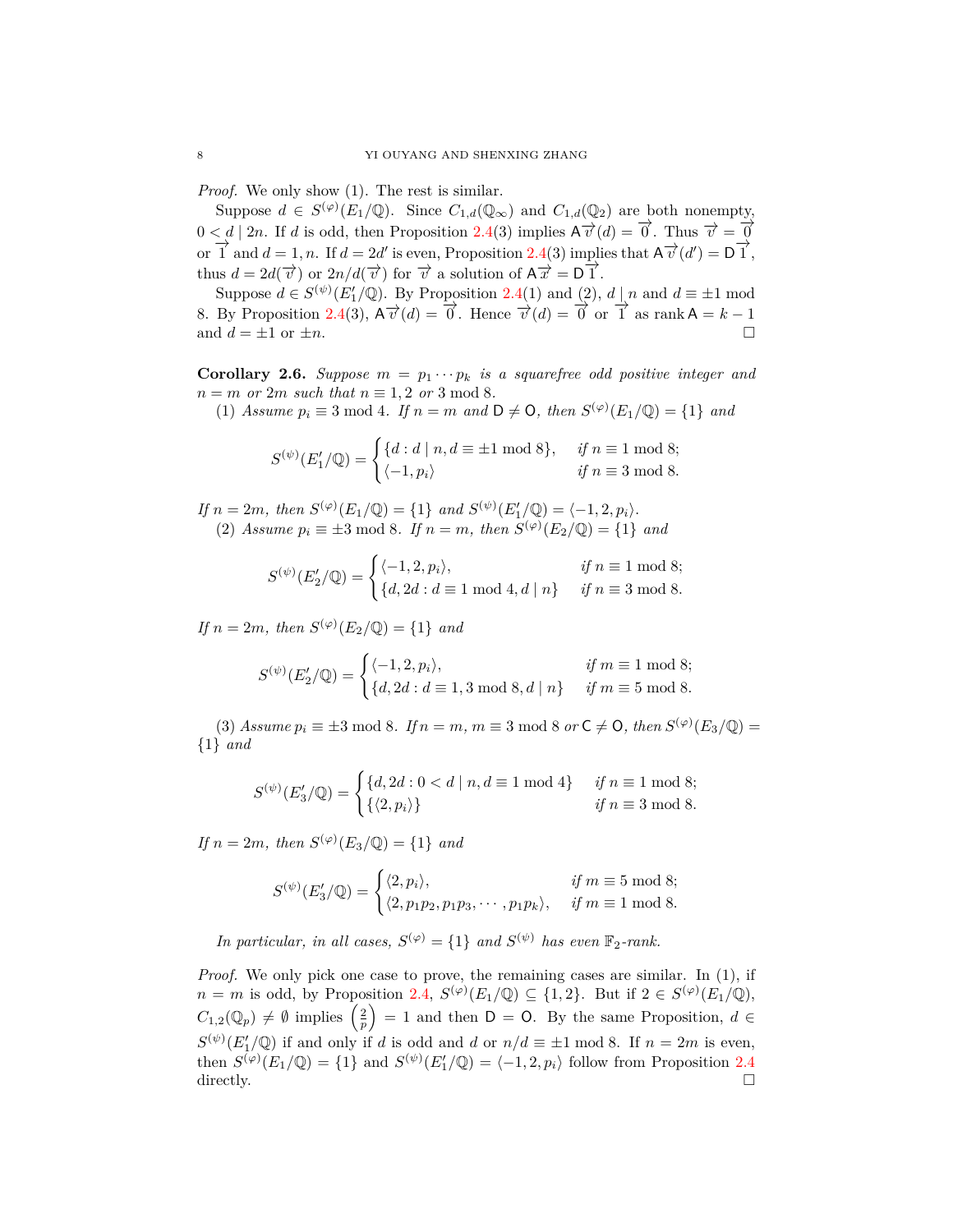<span id="page-8-0"></span>2.4. **The images**  $\tilde{S}^{(\varphi)}$  and  $\tilde{S}^{(\psi)}$ . We first suppose  $(a, b) = (a_1 n, b_1 n^2)$  where  $a_1, b_1 \in \mathbb{Z}$  and  $b_1 \mid 2^{\infty}$ . Let  $E = E_{a,b}$  and  $d \in S^{(\varphi)}(E/\mathbb{Q})$ . We want to find a necessary condition for  $d \in \tilde{S}^{(\varphi)}(E/\mathbb{Q})$ .

By abuse of notation, write  $d = \tau^2 - b_1 \mu^2$  and select the triple  $(\sigma, \tau, \mu)$  in Lemma [2.2](#page-4-3) to be  $(d, \tau + \frac{1}{2}a_1\mu, \frac{d\mu}{2n})$ . Then the defining equations in [\(2.3](#page-4-1)) can be written as

$$
\mathcal{M}_s: \begin{cases} w^2 = d\Big( \big(t^2 - a_1(nz^2/d)\big)^2 - 4b_1(nz^2/d)^2 \Big), \\ w - \tau \big(t^2 - a_1(nz^2/d)\big) - 2b_1\mu(nz^2/d) = su^2. \end{cases} \tag{2.7}
$$

<span id="page-8-1"></span>**Proposition 2.7.** *Suppose*  $d \in S^{(\varphi)}(E/\mathbb{Q})$  *and*  $p \mid m$  *an odd prime number. If p*  $|d, \text{ then } \sqrt{b_1} \in \mathbb{Q}_p$ . The curve  $\mathcal{M}_s$  is locally solvable

(1) at  $p \mid d$  if and only if for  $\sqrt{b_1} \in \mathbb{Q}_p$  chosen such that  $p \mid \tau - \sqrt{b_1}\mu$ , either

$$
p \mid s, \left(\frac{n/d}{p}\right) = \left(\frac{a_1 - 2\sqrt{b_1}}{p}\right), \left(\frac{n/s}{p}\right) = \left(\frac{\mu}{p}\right),
$$

*or*

$$
p \nmid s, \ \left(\frac{n/d}{p}\right) = \left(\frac{a_1 + 2\sqrt{b_1}}{p}\right), \quad \left(\frac{s}{p}\right) = \left(\frac{-\mu}{p}\right)\left(\frac{n/d}{p}\right);
$$

(2)  $at\ p \mid \frac{2m}{d}$  *if and only if either* 

$$
p \mid s, \quad \left(\frac{d}{p}\right) = \left(\frac{a_1^2 - 4b_1}{p}\right), \quad \left(\frac{n/s}{p}\right) = \left(\frac{d}{p}\right) \left(\frac{\pm \sqrt{d(a_1^2 - 4b_1)} + a_1\tau - 2b_1\mu}{p}\right),
$$

*or*

$$
p \nmid s, \left(\frac{d}{p}\right) = 1, \left(\frac{s}{p}\right) = \left(\frac{\pm \sqrt{d} - \tau}{p}\right).
$$

*Here ± means one of them.*

*Proof.* The proof and calculation are similar to  $[OZ14]$  $[OZ14]$  $[OZ14]$  §3.2. We use the notation  $x = O(y)$  if the *p*-adic valuation of  $v(x) \geq v(y)$ .

**The case**  $p \mid d$ . We may assume  $z = 1, v(t) = 0, v(w) > 0$ . It's easy to see  $t^2 \equiv (a_1 \pm 2\sqrt{b_1})\frac{n}{d} \pmod{p}.$ 

(i) If  $v(su^2) \geq 3$ , then by combining the two expressions of  $w^2$ , we obtain

$$
\left(\mu(t^2 - \frac{a_1 n}{d}) + \frac{2n\tau}{d}\right)^2 = O(su^2).
$$

Then  $t^2 \equiv \frac{(a_1\mu - 2\tau)n}{d\mu} \equiv (a_1 - 2\sqrt{b_1})\frac{n}{d} \pmod{p}$  and  $\left(\frac{n/d}{p}\right)$ *p*  $\left( \frac{a_1 - 2\sqrt{b_1}}{p} \right)$ ) . Set  $\beta = t^2 - \frac{(a_1\mu - 2\tau)n}{d\mu}$ , then

$$
w^{2} = d\left(\frac{4\tau^{2}n^{2}}{\mu^{2}d^{2}} - \frac{4n\tau\beta}{d\mu} + \beta^{2} - 4b_{1}(\frac{n}{d})^{2}\right)
$$

$$
= \frac{4n^{2}}{\mu^{2}}(1 - \frac{\tau\mu\beta}{n} + \frac{d\mu^{2}\beta^{2}}{4n^{2}}).
$$

Take the square root on both sides,

$$
w=\pm\left(\frac{2n}{\mu}-\tau\beta-b_1n\mu(\frac{\mu\beta}{2n})^2+O(\beta^3/p^2)\right).
$$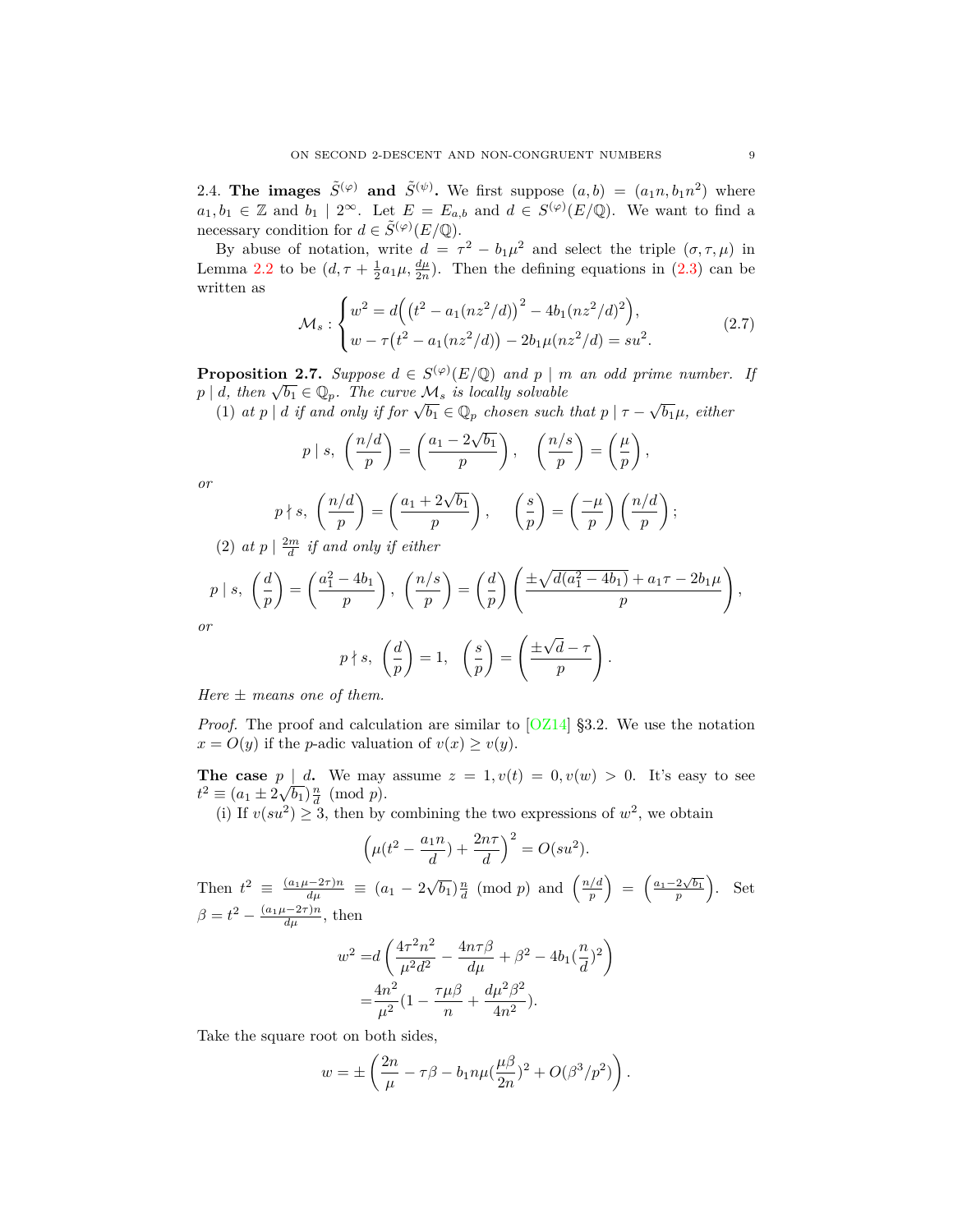On the other hand,  $w = -\frac{2n}{\mu} + \tau \beta + su^2$ . Hence the sign must be negative and  $su^2 = b_1 n \mu (\frac{\mu \beta}{2n})^2 + O(\frac{\beta^3}{p^2})$ , thus *p* | *s*,  $\left(\frac{n/s}{p}\right)$ *p*  $=\left(\frac{\mu}{p}\right)$ ) . (ii) If  $v(bu^2) \leq 2$  and  $t^2 \equiv \frac{(a_1 - 2\sqrt{b_1})n}{d} \pmod{p}$ , then  $\left(\frac{n/d}{p}\right)$ *p*  $\left( \frac{a_1 - 2\sqrt{b_1}}{p} \right)$ ) . Let  $t^2 = \frac{(a_1 - 2\sqrt{b_1})n}{l}$  $rac{2\sqrt{b_1}n}{d} - \frac{p^2\alpha}{n\sqrt{b}}$  $\frac{P}{n\sqrt{b_1}}$ 

then one can see

$$
w^{2} = 4p^{2}\alpha(1 + \frac{p^{2}d\alpha}{4n^{2}b_{1}}),
$$
  

$$
w = \pm 2p\sqrt{\alpha}(1 + \frac{p^{2}d\alpha}{8n^{2}b_{1}} + O(p^{2})),
$$

and

$$
su^{2} = \frac{p^{2}\tau}{n\sqrt{b_{1}}}(\sqrt{\alpha} \pm \frac{n\sqrt{b_{1}}}{p\tau})^{2} + \frac{n\sqrt{b_{1}}}{d\tau}(\tau - \sqrt{b_{1}}\mu)^{2} \pm \frac{p^{3}d}{4n^{2}b_{1}}\alpha^{3/2} + O(p^{3}).
$$

If  $v(su^2) = 2$ , then  $\sqrt{\alpha} \equiv \pm \frac{n\sqrt{b_1}}{p\tau} \pmod{p}$ , and

$$
su^{2} = \frac{n\sqrt{b_1}}{4d\tau^{3}}(\tau - \sqrt{b_1}\mu)^{3}(3\tau + \sqrt{b_1}\mu) + O(p^{3}) = O(p^{3}),
$$

that is a contradiction! Thus  $v(su^2) = 1$  and  $p | s, \left(\frac{n/s}{n}\right)$ *p*  $\left( \frac{\tau \sqrt{b_1}}{p} \right)$  $=\left(\frac{\mu}{p}\right)$ ) . (iii) If  $v(su^2) \leq 2$  and  $t^2 \equiv \frac{(a_1+2\sqrt{b_1})n}{d} \pmod{p}$ , then  $\left(\frac{n/d}{p}\right)$ *p*  $\left( \frac{a_1 + 2\sqrt{b_1}}{p} \right)$ ) and

$$
su^2 = -2\sqrt{b_1}\tau n/d - 2b_1\mu n/d + O(p) = -4b_1n\mu/d + O(p),
$$
  

$$
\left(\frac{s}{n}\right) = \left(\frac{-\mu}{n}\right)\left(\frac{n/d}{n}\right).
$$

thus  $p \nmid s, \left(\frac{s}{p}\right)$  $=\left(\frac{-\mu}{p}\right)$ *p*

The case  $p \mid \frac{2m}{d}$ .

(i) If  $v(z) \ge v(t) = v(w)/2$ , we may assume  $t = 1, v(w) = 0, v(z) \ge 0$ . Then  $\left(\frac{d}{p}\right)$  $\big) = 1$  and

$$
w = \pm \sqrt{d}(1 - a_1(nz^2/d) - 2b_1(nz^2/d)^2 + \cdots)
$$
  
=  $\tau - (a_1\tau + 2b_1\mu)\frac{nz^2}{d} + su^2$ .

Notice that ( *√ d−τ* )(*− √*  $\overline{d}$  *−*  $\tau$ ) = *b*<sub>1</sub> $\mu$ <sup>2</sup> and  $\pm \sqrt{d}$ Notice that  $(\sqrt{d}-\tau)(-\sqrt{d}-\tau) = b_1\mu^2$  and  $\pm\sqrt{d}-\tau$  are co-prime. Choose suitable  $\sqrt{d}$  or  $\tau$  such that  $\sqrt{d}-\tau \neq 0$ , then  $v(\sqrt{d}-\tau)$  is even and  $\left(\frac{\sqrt{d}-\tau}{n}\right)$  is well defined.  $\sqrt{d} - \tau$ ) is even and  $\left(\frac{\sqrt{d}-\tau}{p}\right)$ ) is well defined. We may assume that  $p \nmid ($ We may assume that  $p \nmid (\sqrt{d} + \tau)$ . If  $w \equiv -\sqrt{d} \mod p$  or  $p \nmid \mu$ , then  $su^2 = \sqrt{d}$  $-\sqrt{d} - \tau + O(p)$ . Otherwise  $w \equiv \sqrt{d} \mod p$  and  $v(\mu) \geq 1$ , then

$$
b_1\left(\mu(1-\frac{a_1nz^2}{d})+2\tau\frac{nz^2}{d}\right)^2=-su^2(2\tau+O(p))
$$

thus  $p \nmid s$  and  $\left(\frac{s}{p}\right)$  $=$  $\left(\frac{-2\tau}{p}\right)$  $\left( \frac{\pm \sqrt{d}-\tau}{p} \right)$ ) .

(ii) If  $v(z) < v(t)$ , we may assume  $z = 1, w = pw_1, t = pt_1$ , then

$$
w_1^2 = (a_1^2 - 4b_1)d(\frac{n}{pd})^2 + O(p),
$$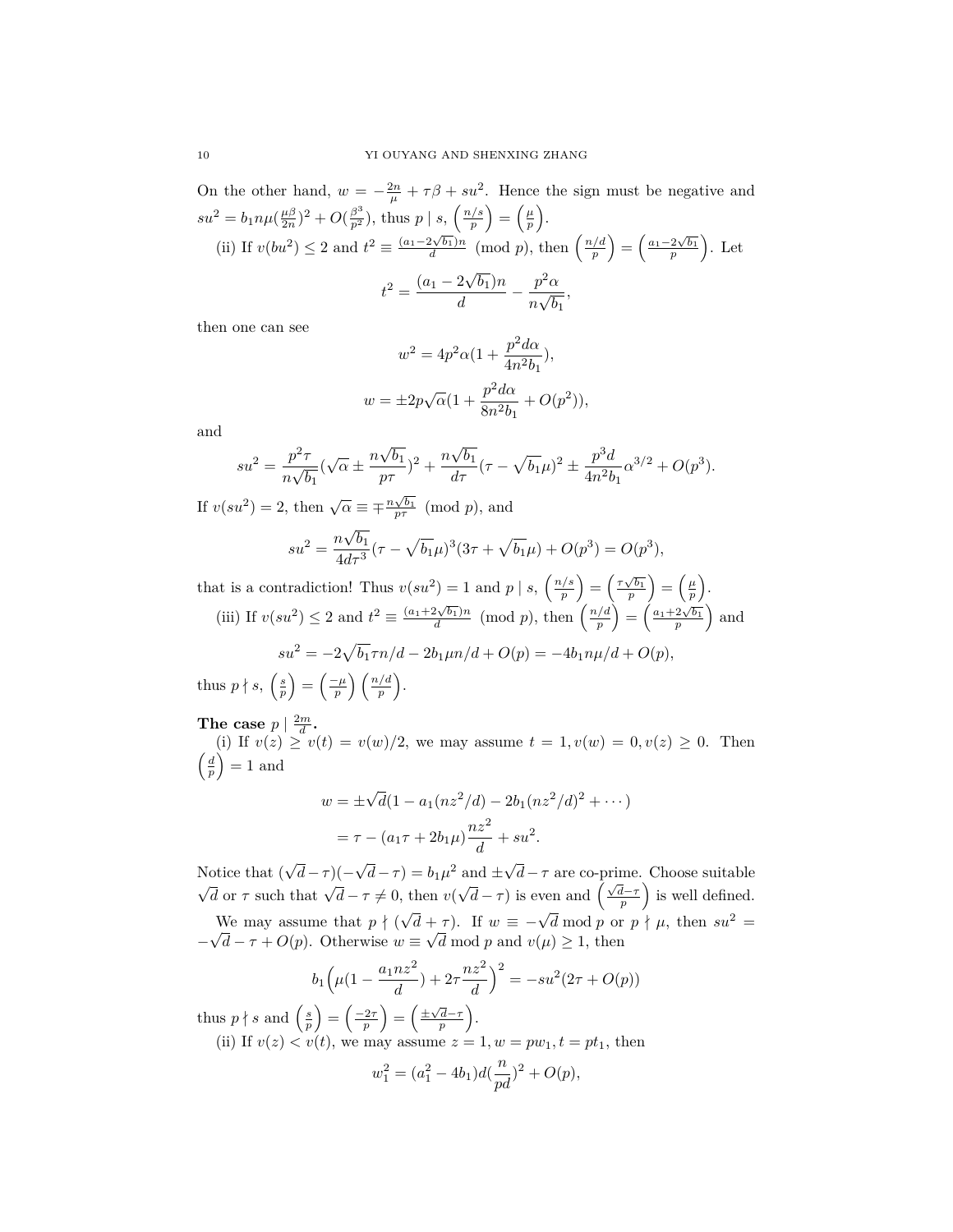thus 
$$
\left(\frac{d}{p}\right) = \left(\frac{a_1^2 - 4b_1}{p}\right)
$$
 and  
\n
$$
w_1 = \pm \sqrt{(a_1^2 - 4b_1)d(\frac{n}{pd}) + O(p)},
$$
\n
$$
su^2 = \frac{n}{d}(a_1\tau - 2b_1\mu \pm \sqrt{(a_1^2 - 4b_1)d} + O(p)).
$$
\nNotice that

Notice that

$$
(a_1\tau - 2b_1\mu + \sqrt{(a_1^2 - 4b_1)d})(a_1\tau - 2b_1\mu - \sqrt{(a_1^2 - 4b_1)d}) = b_1(a_1\mu - 2\tau)^2.
$$
  
Thus  $p \mid s, \left(\frac{n/s}{p}\right) = \left(\frac{d}{p}\right) \left(\frac{a_1\tau - 2b_1\mu \pm \sqrt{(a_1^2 - 4b_1)d}}{p}\right).$ 

To compute  $\tilde{S}^{(\varphi_i)}(E_i/\mathbb{Q})$ , we are in the cases  $(a_1, b_1) = (0, -1), (3, 2)$  and  $(-3, 2)$ respectively.

<span id="page-10-0"></span>**Corollary 2.8.** *Suppose*  $d \in S^{(\varphi_i)}(E_i/\mathbb{Q})$ *. Write*  $d = \tau^2 - b_1\mu^2$ *, and assume √*

$$
\left(\frac{b_1}{p}\right) = 1 \text{ and } \left(\frac{-a_1 + 2\sqrt{b_1}}{p}\right) = \left(\frac{-a_1 - 2\sqrt{b_1}}{p}\right) = 1 \text{ for all } p \mid m.
$$

Choose  $\sqrt{b_1} \in \mathbb{Z}/m\mathbb{Z}$  such that  $p \mid \tau - \sqrt{b_1}\mu$  for all  $p \mid d'$ . Then  $\mathcal{M}_s$  is locally *solvable*

 $(1)$  *at*  $p \mid d'$  *only if either* 

$$
p \mid s, \ \left(\frac{n/d}{p}\right) = \left(\frac{-1}{p}\right), \ \left(\frac{n/s}{p}\right) = \left(\frac{-2(\tau + \sqrt{b_1}\mu)}{p}\right)\left(\frac{-\sqrt{b_1}}{p}\right),
$$

$$
p \nmid s, \ \left(\frac{n/d}{p}\right) = \left(\frac{-1}{p}\right), \ \left(\frac{s}{p}\right) = \left(\frac{-2(\tau + \sqrt{b_1}\mu)}{p}\right)\left(\frac{-\sqrt{b_1}}{p}\right);
$$
at n | m, only if either

(2) at 
$$
p \mid \frac{m}{d'}
$$
 only if either

$$
p \mid s, \ \left(\frac{d}{p}\right) = 1, \ \left(\frac{n/s}{p}\right) = \left(\frac{-2(\tau + \sqrt{b_1}\mu)}{p}\right),
$$
\n
$$
\left(\frac{d}{p}\right) = \frac{1}{2} \left(\frac{s}{p}\right) = \left(\frac{-2(\tau + \sqrt{b_1}\mu)}{p}\right),
$$

*or*

*or*

$$
p \nmid s, \quad \left(\frac{d}{p}\right) = 1, \quad \left(\frac{s}{p}\right) = \left(\frac{-2(\tau + \sqrt{b_1}\mu)}{p}\right).
$$

*In particular, if*  $E_i = E_1$  *or*  $E_3$  *for n as in Theorem* [1.1](#page-1-0)(1) *or* (3), *then*  $\left[ \frac{-\sqrt{b_1}}{d'} \right]$  $\Big] +$  $\left[ \frac{-2(\tau + \sqrt{b_1}\mu)}{m} \right]$  $\left] = 1$  *implies*  $d \notin \tilde{S}^{(\varphi)}(E_i/\mathbb{Q})$ .

*Proof.* For  $p \mid d$ , we have

$$
\left(\frac{\mu}{p}\right) = \left(\frac{4b_1\mu}{p}\right) = \left(\frac{-\sqrt{b_1}}{p}\right)\left(\frac{-2(\tau + \sqrt{b_1}\mu)}{p}\right).
$$

For  $p \mid \frac{n}{d}$ , if  $p \mid s$ ,

$$
-2(\sqrt{d}-\tau)(\tau+\sqrt{b_1}\mu)=(\tau+\sqrt{b_1}\mu-\sqrt{d})^2,
$$
  

$$
\left(\frac{n/s}{p}\right)=\left(\frac{-2(\tau+\sqrt{b_1}\mu)}{p}\right).
$$
\n(2.8)

If  $p \nmid s$ , notice that

$$
(a_1^2 - 4b_1)d = (-a_1\tau + 2b_1\mu)^2 - b_1(2\tau - a_1\mu)^2,
$$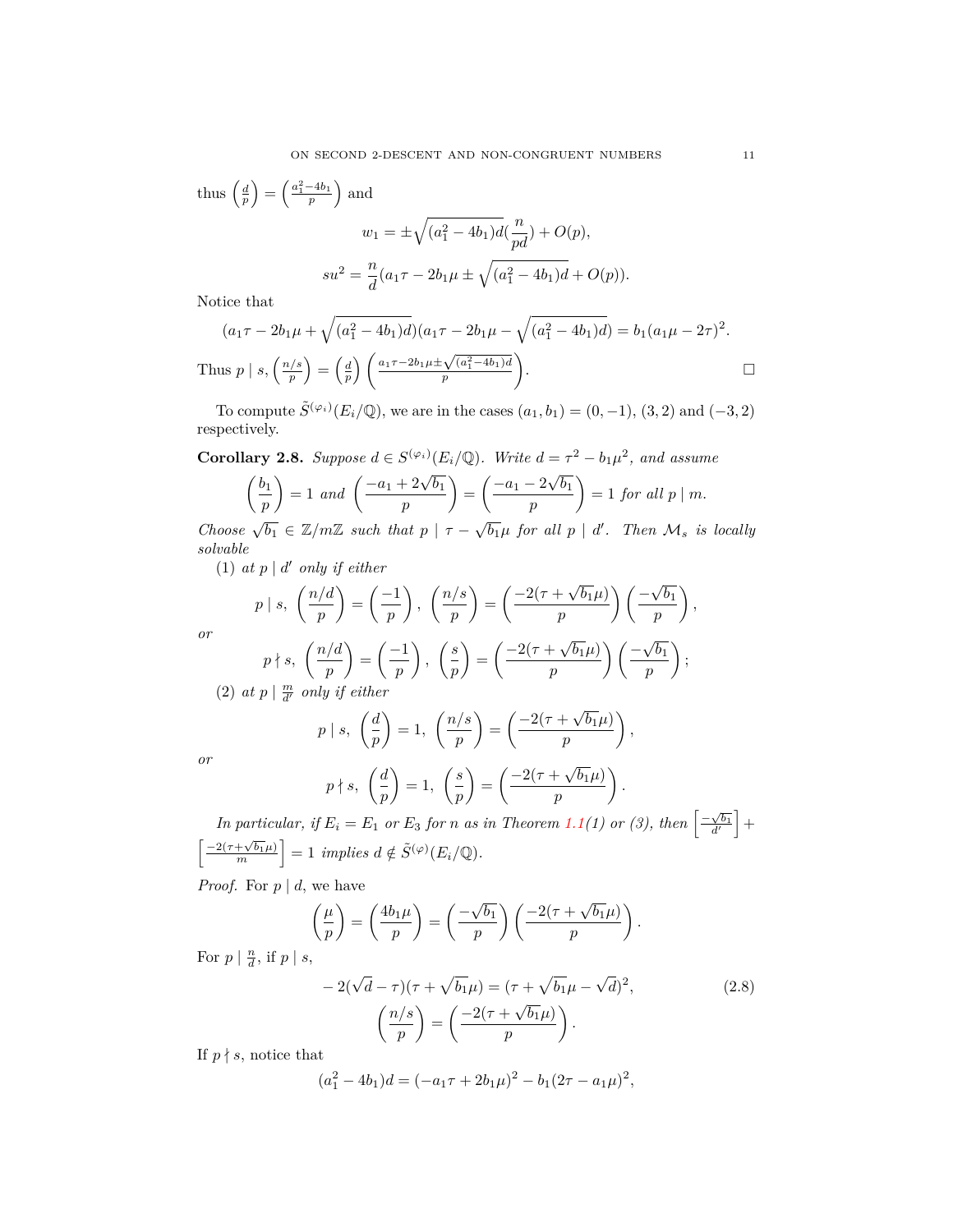$$
\left(\frac{s}{p}\right) = \left(\frac{-2(-a_1\tau + 2b_1\mu + \sqrt{b_1}(2\tau - a_1\mu))}{p}\right) = \left(\frac{-2(\tau + \sqrt{b_1}\mu)}{p}\right)
$$

*.*

Then the local solvability follows from Proposition [2.7](#page-8-1).

If  $E_i = E_1$ ,  $(a_1, b_1) = (0, -1)$ , then for any  $p | d, p \equiv 1 \mod 4$ ,  $\left(\frac{2\sqrt{-1}}{p}\right)$  $= 1;$ if  $E_i = E_3$ ,  $(a_1, b_1) = (-3, 2)$ , then for any  $p | d, p \equiv 1 \mod 8$ ,  $\left(\frac{3 \pm 2\sqrt{2}}{p}\right)$  $\hat{ }$  = 1. If  $d \in \tilde{S}^{(\varphi_i)}(E_i/\mathbb{Q})$ , then there exists  $s \in \mathbb{Q}(S, 2)$  satisfying the above conditions. Write  $\varepsilon = s/d(\vec{v}(s)) = \pm 1, \pm 2$ . Then

the *i*-th entry of 
$$
A \overrightarrow{v}(s) = \left\{ \begin{bmatrix} \frac{-2(\tau + \sqrt{b_1}\mu)}{p} \\ \frac{-2(\tau + \sqrt{b_1}\mu)}{p} \end{bmatrix} + \begin{bmatrix} \frac{-\sqrt{b_1}}{p} \\ \frac{\varepsilon}{p} \end{bmatrix}, \quad \text{if } p_i \mid d
$$
  
if  $p_i \mid \frac{m}{d}$ .

But the image space of A is a subspace of  $x_1 + \cdots + x_k = 0$  and notice that  $m \equiv 1 \mod 8, \sum_{p} \left[\frac{\varepsilon}{p}\right]$  $\left[ \frac{\varepsilon}{m} \right] = 0$ , thus  $\left[ \frac{-\sqrt{b_1}}{d'} \right]$  $+\left[\frac{-2(\tau+\sqrt{b_1}\mu)}{m}\right]$  $= 0.$ 

To compute  $\tilde{S}^{(\psi_i)}(E'_i/\mathbb{Q})$ , we are in the cases  $(a_1, b_1) = (0, 4)$ ,  $(-6, 1)$  and  $(6, 1)$ respectively. In these cases  $b_1$  is a square number. We will fix the pair  $(\tau, \mu)$ .

<span id="page-11-0"></span>**Corollary 2.9.** *Suppose*  $d \in S^{(\psi_i)}(E'_i/\mathbb{Q})$  *and*  $p \mid m$  *an odd prime number.* (1) *If*  $i = 1$ *, then*  $M_s$  *for*  $(\tau, \mu) = (\frac{d+1}{2}, \frac{d-1}{4})$  *is locally solvable:* 

(i)  $at\ p \mid d\ if\ and\ only\ if$ 

$$
p | s, \left(\frac{n/d}{p}\right) = 1, \left(\frac{n/s}{p}\right) = \left(\frac{-1}{p}\right);
$$
  

$$
p \nmid s, \left(\frac{n/d}{p}\right) = \left(\frac{-1}{p}\right), \left(\frac{s}{p}\right) = \left(\frac{-1}{p}\right);
$$

(ii)  $at\ p \mid \frac{n}{d}$  *if and only if* 

$$
p | s, \left(\frac{d}{p}\right) = \left(\frac{-1}{p}\right), \left(\frac{n/s}{p}\right) = \left(\frac{-2}{p}\right);
$$
  

$$
p \nmid s, \left(\frac{d}{p}\right) = 1, \left(\frac{s}{p}\right) = \left(\frac{-2}{p}\right).
$$

(2) *If*  $i = 2$ , then  $M_s$  for  $(\tau, \mu) = (\frac{d+1}{2}, \frac{d-1}{2})$  *is locally solvable:* (i)  $at\ p \mid d\ if\ and\ only\ if$ 

$$
p | s, \left(\frac{n/d}{p}\right) = \left(\frac{-1}{p}\right), \left(\frac{n/s}{p}\right) = \left(\frac{-2}{p}\right);
$$
  

$$
p \nmid s, \left(\frac{n/d}{p}\right) = \left(\frac{-2}{p}\right), \left(\frac{s}{p}\right) = \left(\frac{-1}{p}\right);
$$

(ii)  $at\ p \mid \frac{n}{d}$  *if and only if* 

$$
p | s, \left(\frac{d}{p}\right) = \left(\frac{2}{p}\right), \left(\frac{n/s}{p}\right) = \left(\frac{-1}{p}\right);
$$
  

$$
p \nmid s, \left(\frac{d}{p}\right) = 1, \left(\frac{s}{p}\right) = \left(\frac{-2}{p}\right).
$$

(3) *For*  $i = 3$ *, then*  $M_s$  *for*  $(\tau, \mu) = (\frac{d+1}{2}, \frac{d-1}{2})$  *is locally solvable*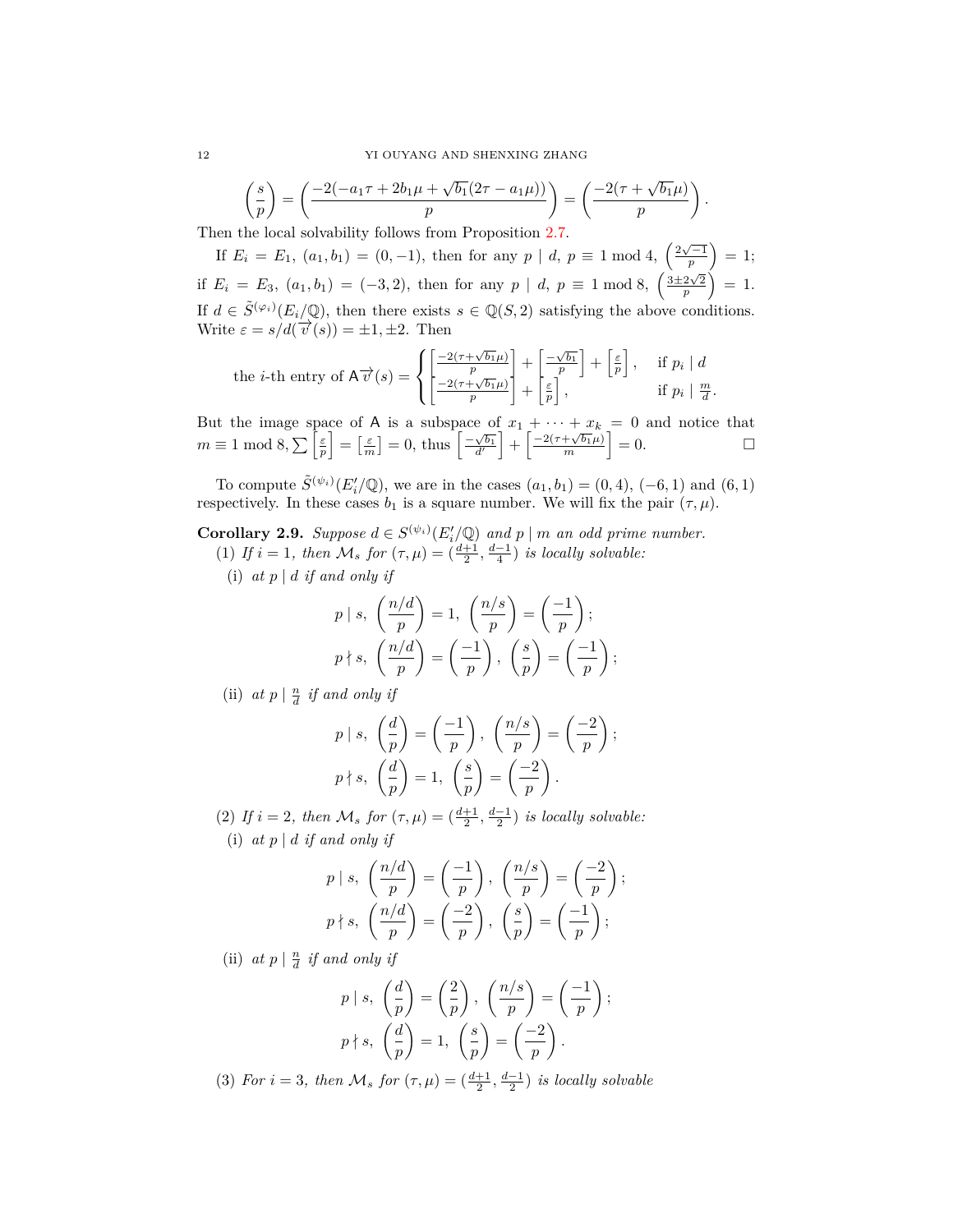(i)  $at\ p\mid d\ if\ and\ only\ if$ 

$$
p | s, \left(\frac{n/d}{p}\right) = \left(\frac{2}{p}\right), \left(\frac{n/s}{p}\right) = \left(\frac{-2}{p}\right);
$$
  

$$
p \nmid s, \left(\frac{n/d}{p}\right) = 1, \left(\frac{s}{p}\right) = \left(\frac{2}{p}\right);
$$

(ii)  $at\ p \mid \frac{n}{d}$  *if and only if* 

$$
p | s, \left(\frac{d}{p}\right) = \left(\frac{2}{p}\right), \left(\frac{n/s}{p}\right) = \left(\frac{2}{p}\right);
$$
  

$$
p \nmid s, \left(\frac{d}{p}\right) = 1, \left(\frac{s}{p}\right) = \left(\frac{-2}{p}\right).
$$

*Proof.* This follows from Proposition [2.7](#page-8-1) easily, one only needs to use the fact  $-2d(\pm \sqrt{d} - \tau) = (d \mp \sqrt{d})^2$ . В последните последните последните последните последните последните последните последните последните последн<br>В последните последните последните последните последните последните последните последните последните последнит

## 3. Proof of the main theorems

<span id="page-12-0"></span>*Proof of Theorem [1.1.](#page-1-0)*(1) One can find a detailed argument in [[OZ14\]](#page-14-1). Under the assumption, by Corollary [2.5](#page-6-0)(1),

$$
S^{(\varphi)}(E_1/\mathbb{Q}) = \{1, n, 2d, 2n/d\}, \ S^{(\psi)}(E'_1/\mathbb{Q}) = \{\pm 1, \pm n\}
$$

where  $d = d(\vec{v})$  for  $A\vec{v} = D\vec{1}$ . Write  $2d = \tau^2 + \mu^2$  and choose  $\sqrt{-1}$  in  $\mathbb{Z}/n\mathbb{Z}$ such that  $p | \tau - \sqrt{-1}\mu$  for all  $p | d$ . By Corollary [2.8,](#page-10-0) if  $\left[\frac{\tau + \sqrt{-1}\mu}{n}\right]$  $\left] + \left[ \frac{2}{d} \right] = 1$ , then  $2d \notin \tilde{S}^{(\varphi)}(E_1/\mathbb{Q})$ . By Proposition [2.3](#page-4-2),  $\tilde{S}^{(\varphi)}(E_1/\mathbb{Q}) = \{1\}$  and *n* is non-congruent. (2) By Corollary  $2.5(2)$  $2.5(2)$ ,

$$
S^{(\varphi)}(E_3/\mathbb{Q}) = S^{(\psi)}(E'_3/\mathbb{Q}) = \{1, 2, m, n\}.
$$

Write  $2 = 2^2 - 2 \times 1^2$ ,  $\tau = 2$ ,  $\mu = 1$ ,  $\left[\frac{-2(2+\sqrt{2})}{m}\right]$ *m*  $\Big] = \Big[\frac{2+\sqrt{2}}{m}\Big]$ ] . By Corollary [2.8,](#page-10-0)  $\left(\frac{2+\sqrt{2}}{m}\right)$  $=$  −1 implies 2  $\notin \tilde{S}^{(\varphi)}(E_3/\mathbb{Q})$ . By Proposition [2.3](#page-4-2),  $\tilde{S}^{(\varphi)}(E_3/\mathbb{Q}) = \{1\}$  and  $\overline{n}$  is non-congruent.

*Proof of Theorem [1.3.](#page-2-2)* We first show (1).

(1) For  $n = m$  odd, if  $(A^2 + A + D) \overrightarrow{x} = \overrightarrow{0}$ ,  $\overrightarrow{1}$  has at most 2 solutions, then D  $\neq$  O. Indeed, if D = O, then  $p_i$  ≡ 7 mod 8 and k is even. If rankA < k − 1, then  $\overrightarrow{A} \cdot \overrightarrow{x} = \overrightarrow{0}$  and  $(A^2 + A) \cdot \overrightarrow{x} = \overrightarrow{0}$  have more than 4 solutions. If rank  $A = k - 1$ , let  $\overrightarrow{v}$ be a solution of  $A\overrightarrow{x} = \overrightarrow{1}$ , then  $\overrightarrow{0}$ ,  $\overrightarrow{1}$ ,  $\overrightarrow{v}$  and  $\overrightarrow{v} + \overrightarrow{1}$  all satisfy  $(A^2 + A)\overrightarrow{x} = \overrightarrow{0}$ or <u>**<sup>→</sup></u>** . Hence we can apply Corollary [2.6\(](#page-7-0)1).</u>

Suppose  $d \in \tilde{S}^{(\psi)}(E'_1/\mathbb{Q})$ . If  $d > 0$ , let  $\overrightarrow{v} = \overrightarrow{v}(d)$ , then

the *i*-th entry of 
$$
A \overrightarrow{v}
$$
 =  $\left\{ \begin{bmatrix} \frac{d}{p_i} \\ \frac{n}{d} \\ \frac{n}{p_i} \end{bmatrix}, \quad \text{if } p_i \nmid d;$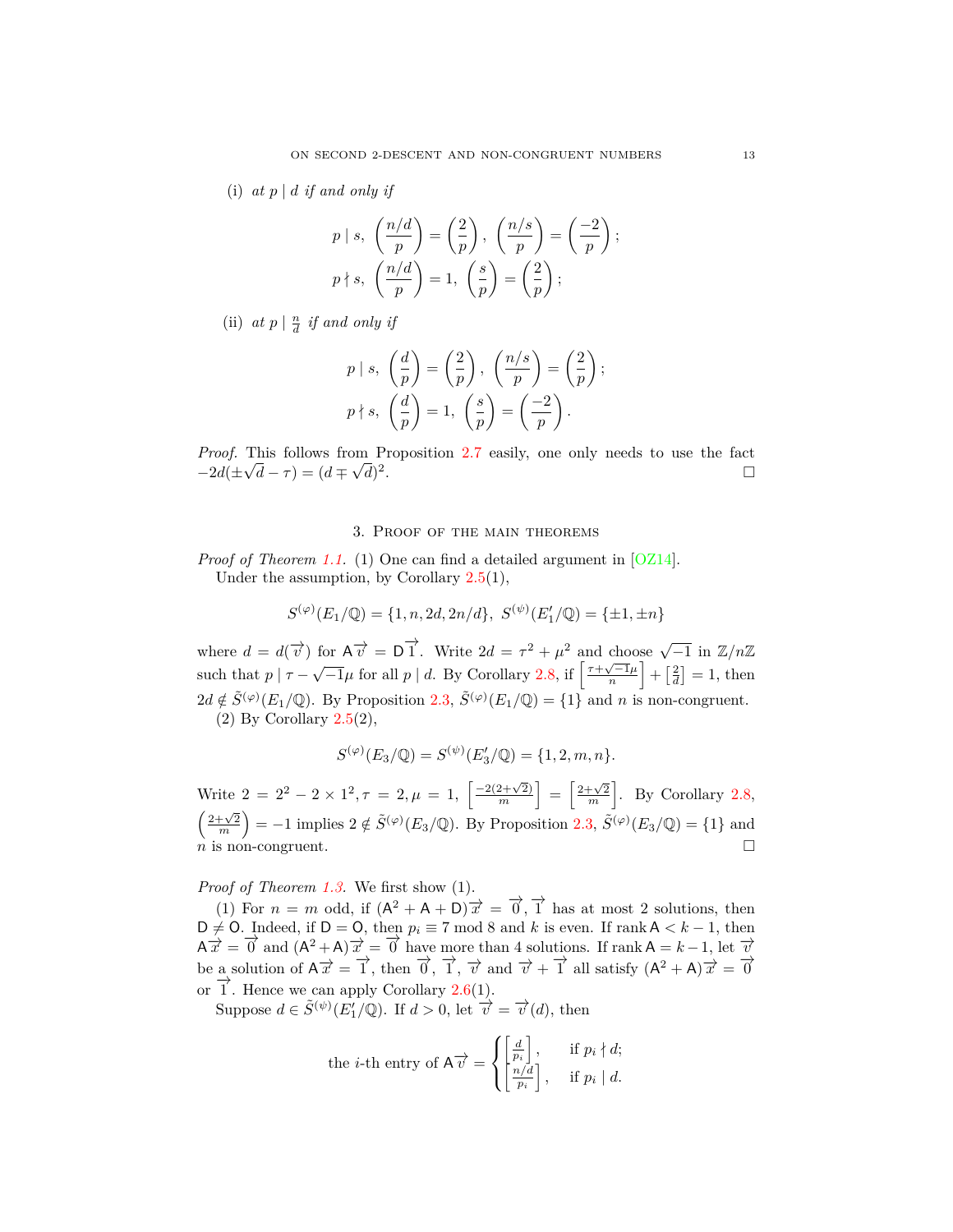Suppose  $s \in \mathbb{Q}(S, 2)$  such that  $\mathcal{M}_s$  is locally solvable everywhere. Let  $\vec{s} = \vec{v}(s)$ and  $s_0 = d(\vec{s})$ . Then  $2 \nmid s_0 > 0$  and  $s = \pm s_0, \pm 2s_0$ . If  $s = s_0$ , by Corollary [2.9](#page-11-0) (1),

if 
$$
p \mid d
$$
,  $\left[\frac{n/d}{p}\right] = 0$ , then  $p \mid s$ ,  $\left[\frac{n/s}{p}\right] = 1$ ;  
\nif  $p \mid d$ ,  $\left[\frac{n/d}{p}\right] = 1$ , then  $p \nmid s$ ,  $\left[\frac{s}{p}\right] = 1$ ;  
\nif  $p \nmid d$ ,  $\left[\frac{d}{p}\right] = 1$ , then  $p \mid s$ ,  $\left[\frac{n/s}{p}\right] = 1 + \left[\frac{2}{p}\right]$ ;  
\nif  $p \nmid d$ ,  $\left[\frac{d}{p}\right] = 0$ , then  $p \nmid s$ ,  $\left[\frac{s}{p}\right] = 1 + \left[\frac{2}{p}\right]$ .

Then  $\vec{\sigma} = (A + I)\vec{\tau}$  and  $A\vec{\sigma} = \vec{1} + D(\vec{1} + \vec{\tau})$ . Thus  $(A^2 + A + D)\vec{\tau} = \vec{1} + D(D^2 + D^2)$  $D\vec{1}$ . Similarly, for  $s = -s_0, 2s_0, -2s_0$ , we have  $(A^2 + A + D)\vec{v} = D\vec{1}, \vec{1}, \vec{0}$ respectively. If  $d < 0$ , then  $\vec{s} = (A + I)\vec{v} + \vec{1}$ ; but  $A\vec{1} = \vec{0}$ , so we still have  $(A^2 + A + D)\overrightarrow{v} = \overrightarrow{0}, \overrightarrow{1}, \overrightarrow{D}\overrightarrow{1} + \overrightarrow{1}$  respectively for  $s = s_0, -s_0, 2s_0, -2s_0$ . Hence  $\pm d, \pm n/d \in \tilde{S}^{(\psi)}(E'_1/\mathbb{Q})$  only if

$$
(\mathsf{A}^2 + \mathsf{A} + \mathsf{D})\overrightarrow{v} = \overrightarrow{0}, \overrightarrow{1}.
$$

If the equations have together at most 2 solutions, then there are at most 8 elements in  $\tilde{S}^{(\psi)}(E'_1/\mathbb{Q})$ . By Proposition [2.3](#page-4-2) and Corollary [2.6,](#page-7-0)  $\#\tilde{S}^{(\psi)}(E'_1/\mathbb{Q}) = 4$  and *n* is a non-congruent number.

For  $n = 2m$  even, similarly for odd  $d = d_0 = d(\vec{v})$ , if  $s = s_0$ , then  $\vec{s} =$  $(A + D + I)\overrightarrow{v}$  and  $A\overrightarrow{s} = \overrightarrow{1} + D(\overrightarrow{v} + \overrightarrow{s} + \overrightarrow{1})$ . Thus  $((A + D)^2 + A)\overrightarrow{v} = \overrightarrow{1} + D\overrightarrow{1}$ ; if  $s = -s_0, 2s_0, -2s_0$ , then  $((A + D)^2 + A)\vec{v} = D\vec{1}, \vec{1}, \vec{0}$ . For  $d = -d_0$ ,  $((A + D)^2 + A)\vec{v} = -d$  $(D)^2 + A\overrightarrow{v} = \overrightarrow{0}, \overrightarrow{1}, \overrightarrow{D}\overrightarrow{1}, \overrightarrow{D}\overrightarrow{1} + \overrightarrow{1}$  if  $s = \pm s_0, \pm 2s_0$  respectively; for  $d = \pm 2d_0$ ,  $((A + D)^2 + A)(\vec{v} + \vec{1}) = \vec{0}, \vec{1}, \vec{D}\vec{1}, \vec{D}\vec{1} + \vec{1}$  respectively. Hence  $\pm d, \pm 2n/d \in$  $\tilde{S}^{(\psi)}(E_1'/\mathbb{Q})$  only if

$$
((A+D)^2+A)\overrightarrow{v}=\overrightarrow{0},\overrightarrow{1},D\overrightarrow{1},D\overrightarrow{1}+\overrightarrow{1}.
$$

If the equations have together at most 2 solutions, then there are at most 8 elements in  $\tilde{S}^{(\psi)}(E'/\mathbb{Q})$ . By Proposition [2.3](#page-4-2) and Corollary [2.6,](#page-7-0)  $\#\tilde{S}^{(\psi)}(E'_1/\mathbb{Q}) = 4$  and *n* is a non-congruent number.

The proofs of (2) and (3) are similar to (1). We suppose  $2 \nmid d > 0$  and  $\vec{v} = \vec{v}(d)$ in the following.

(2) For 
$$
n = m
$$
, then  $d, 2d, -n/d, -2n/d \in \tilde{S}^{(\psi)}(E'_2/\mathbb{Q})$  only if  
\n
$$
(\mathsf{A}^2 + \mathsf{A}\mathsf{C} + \mathsf{C})\overrightarrow{v} = \overrightarrow{0}, \overrightarrow{1}, \overrightarrow{\mathsf{C}\mathsf{T}}, \overrightarrow{\mathsf{T}} + \overrightarrow{1}.
$$

If the equations have together at most 2 solutions, then  $\#\tilde{S}^{(\psi)}(E_2'/\mathbb{Q}) \leq 8$  and *n* is a non-congruent number.

For 
$$
n = 2m
$$
, then  $d, 2d, -m/d, -n/d \in \tilde{S}^{(\psi)}(E'_2/\mathbb{Q})$  only if  
\n
$$
(\mathsf{A}^2 + \mathsf{A}\mathsf{C} + \mathsf{I}) \overrightarrow{v} = \overrightarrow{0}, \overrightarrow{1}, \mathsf{C}\overrightarrow{1}, \mathsf{C}\overrightarrow{1} + \overrightarrow{1}.
$$

If the equations have together at most 2 solutions, then  $\#\tilde{S}^{(\varphi)}(E_2/\mathbb{Q}) \leq 8$  and *n* is a non-congruent number.